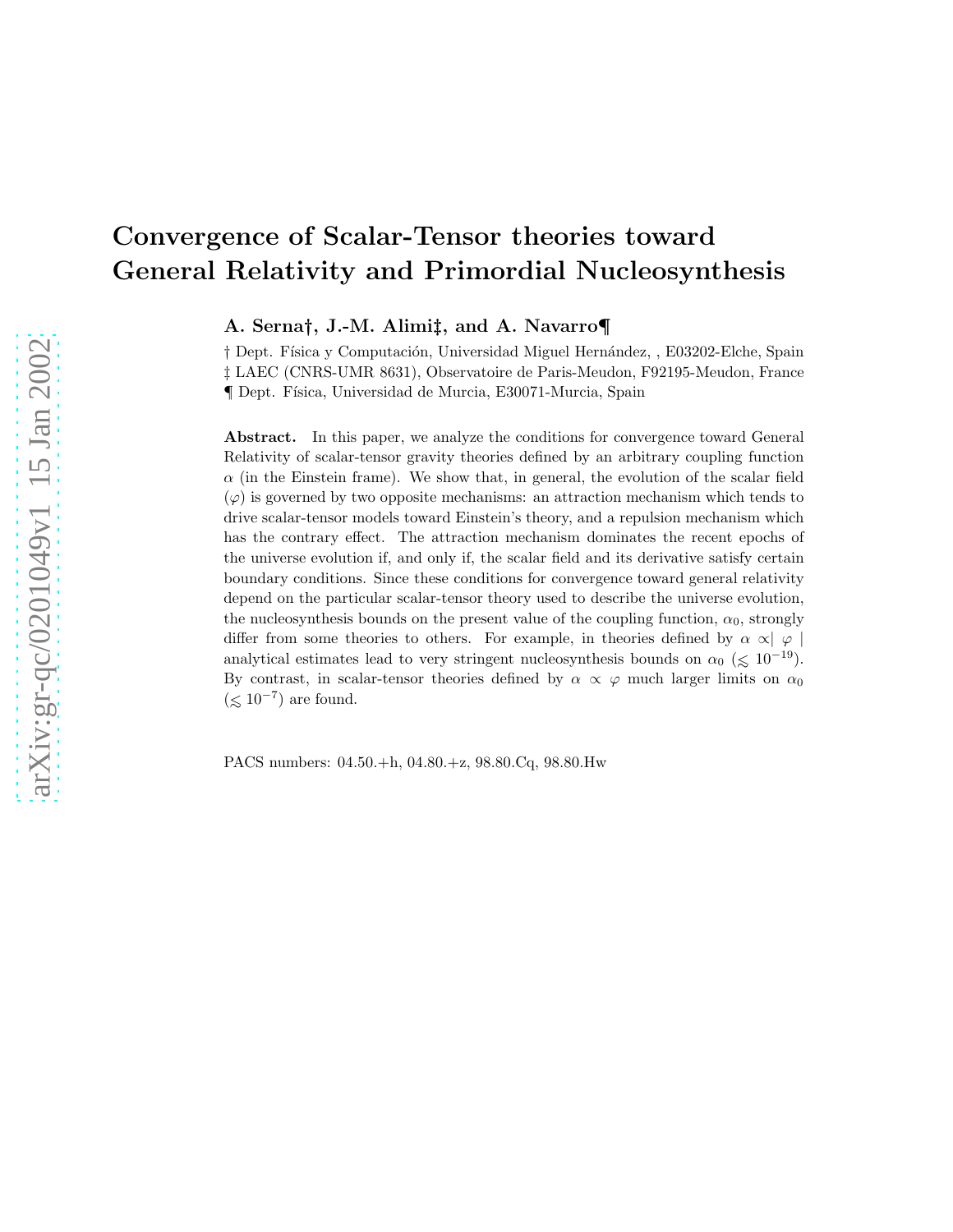### 1. Introduction

Scalar-tensor (ST) gravity theories [\[1, 2](#page-19-0), [3\]](#page-19-0) have become a focal point of interest in many areas of gravitational physics and cosmology. They provide the most natural generalizations of General Relativity (GR) by introducing an additional scalar field,  $\phi$ , the dynamical importance of which is determined by an arbitrary coupling function  $\omega(\phi)$ . Indeed, most recent attempts at unified models of fundamental interactions, i.e., string theories[[4\]](#page-19-0) predict the existence of scalar partners to the tensor gravity of GR, and would have ST gravity as their low energy limit. In addition, ST theories are important in cosmology because they provide a natural (non-fine tuned) way of exiting the inflationary epoch.

Solar system experiments (time delay in the Viking Mars data, Lunar Laser Ranging, etc.) can put limits on the present deviation of ST theories with respect toGR. It is admitted [[5\]](#page-19-0) that such experiments impose the constraint  $\omega_0 > 500$  to the present value of the coupling function and, therefore, that ST theories are at present very close to General Relativity. This limit on  $\omega_0$  does not necessarily imply that the universe evolution is, at any time, very close to that found in GR. It has been shown [\[6](#page-19-0), [7](#page-19-0)] that, in some ST theories, the cosmological evolution drives the scalar field toward a state indistinguishable from GR. Within this 'attraction mechanism', the scalar field can play an important role only in early cosmology because, afterwards, it evolves toward a state with a vanishingly small scalar contribution.

The dynamical importance of the scalar field in the early universe can be checked by means of the observed abundance of light elements, which has to be explained as an outcome of the primordial nucleosynthesis process (PNP). Contrary to the weak field limit,there is not a commonly accepted PNP constraint on  $\omega_0$ . Some authors [[8](#page-19-0), [9](#page-19-0)] have recently found that, in the framework of some ST theories,  $\omega_0 \geq 10^7$  is required to obtain the observed primordial abundance of light elements. Other authors[[10](#page-19-0), [11](#page-19-0)] have instead found that the PNP test typically imposes the limit  $\omega_0 \gtrsim 10^{20}$ .

In this paper we will first reexamine the attraction mechanism of Refs. [\[6](#page-19-0), [7](#page-19-0)] and, then, we will investigate the reason for the enormous discrepancy (thirteenth orders of magnitude) in the PNP bound on  $\omega_0$  obtained by different authors. We will show that, in general, the evolution of the scalar field is governed by two opposite mechanisms: an attraction and a repulsion mechanism. The attraction mechanism dominates the recent epochs of the universe evolution only if the scalar field and its derivative satisfy certain boundary conditions which depend on the particular scalar-tensor theory used to describe the universe evolution. We will also apply this generalized formalism to the theories considered in Ref. [\[11](#page-19-0)], where the coupling function was restricted to be a monotonic function of time. We will show that the nucleosynthesis bounds numerically obtained in [\[11\]](#page-19-0) ( $\omega_0 \ge 10^{20}$ ) are in close agreement with the analytical estimates for these theories. When the same arguments are applied to other ST theories (as those of Refs. [\[6](#page-19-0), [7](#page-19-0)]), one obtains much less stringent bounds on  $\omega_0$ . Consequently, the particular ST theory used to describe the universe evolution has a crucial importance on the PNP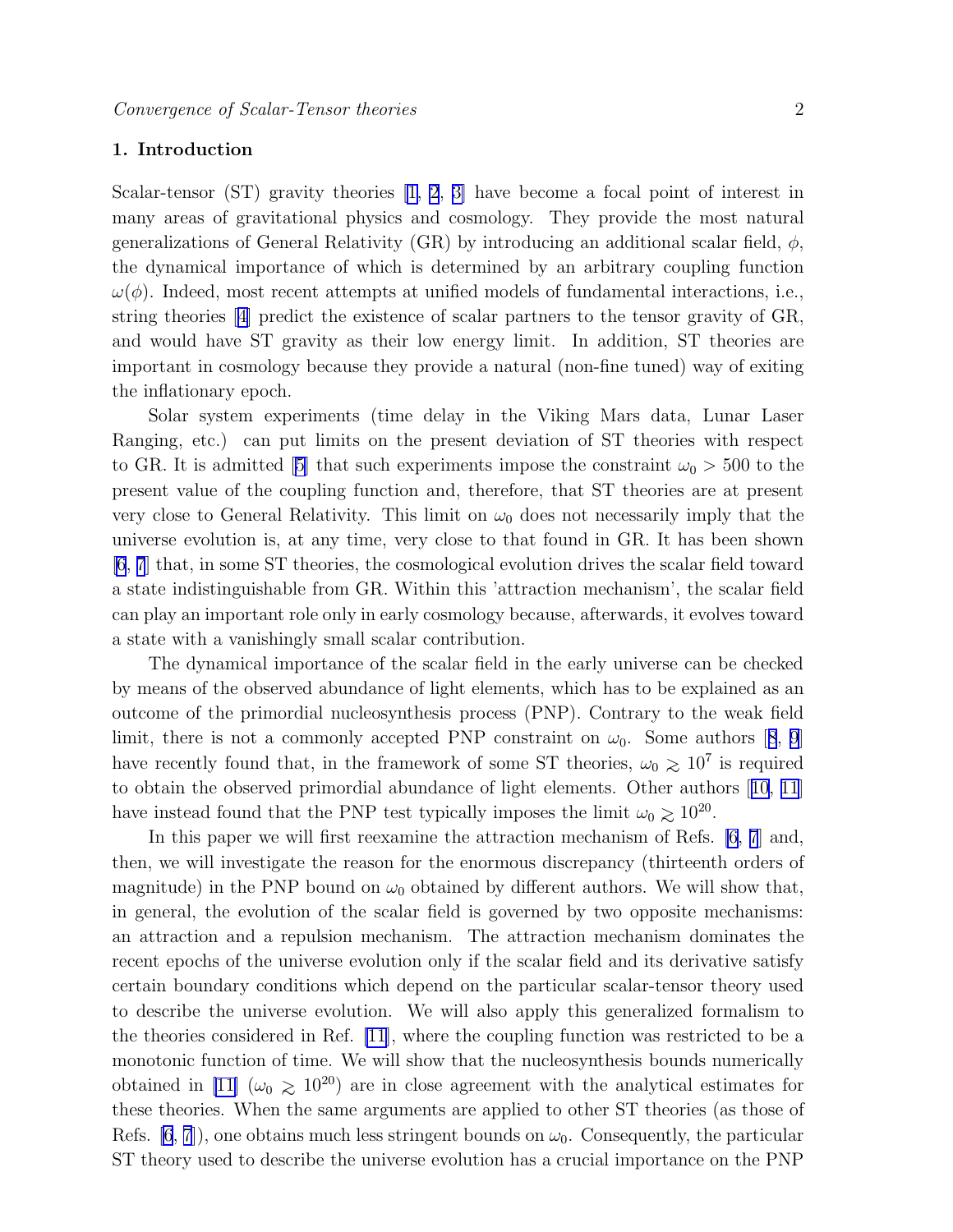<span id="page-2-0"></span>limit on  $\omega_0$  and, therefore, it is not possible to establish a general and unique limit for all ST models.

The plan of the paper is as follows. We begin outlining the scalar-tensor theories as well as the two frames usually considered to build up cosmological models in their framework (Sec. 2). An autonomous evolution equation for the scalar field is then obtained in Sec. [3](#page-4-0) both for the Jordan and the Einstein frame. Using this equation, and the particular family of scalar-tensor theories specified in Sec. [4](#page-6-0), we then analyze the evolution of the scalar field both in the radiation-dominated epoch (Sect. [5\)](#page-7-0) and the matter-dominated epoch (Sect. [6](#page-7-0)). Our results are then applied to estimate the nucleosynthesis bounds on  $\omega_0$  for this family of theories (Sec. [7](#page-14-0)). Finally, conclusions and a summary of our results are given in Sec. [8.](#page-17-0)

### 2. Scalar-Tensor Gravity Theories

### 2.1. The Jordan frame

We consider a scalar-tensor gravity theory in which the gravitational interaction is carried by the metric  $g_{\mu\nu}$  and an additional massless scalar field,  $\phi$ . Since these fields are measured through laboratory clocks and rods, which are made of atoms and are essentially based on a non-gravitational physics, the action describing a scalar-tensor gravity theory must keep unaltered the basic laws of non-gravitational interactions (as, e.g., statistical physics and electrodynamics). When this fact is taken into account, the resulting space-time units are termed as "atomic", "Jordan" or "physical" units [\[12, 13, 14, 15\]](#page-19-0).

Using the Jordan frame, the most general action describing a massless scalar-tensor theory of gravitation is[[1, 2, 3\]](#page-19-0)

$$
S = \frac{1}{16\pi} \int (\phi \mathcal{R} - \frac{\omega(\phi)}{\phi} \phi_{,\mu} \phi^{,\mu}) \sqrt{-g} d^4 x + S_M \tag{1}
$$

where R is the curvature scalar of the metric  $g_{\mu\nu}$ ,  $g \equiv \det(g_{\mu\nu})$ ,  $\phi$  is the scalar field, and  $\omega(\phi)$  is an arbitrary coupling function.

The variation of Eq. (1) with respect to  $g_{\mu\nu}$  and  $\phi$  leads to the field equations:

$$
\mathcal{R}_{\mu\nu} - \frac{1}{2} g_{\mu\nu} \mathcal{R} = -\frac{8\pi}{\phi} T_{\mu\nu} - \frac{\omega}{\phi^2} (\phi_{,\mu} \phi_{,\nu} - \frac{1}{2} g_{\mu\nu} \phi_{,\alpha} \phi^{,\alpha}) - \frac{1}{\phi} (\phi_{,\mu;\nu} - g_{\mu\nu} \Box \phi)
$$
\n(2*a*)

$$
(3+2\omega)\Box\phi = 8\pi T - \frac{d\omega}{d\phi}\phi_{,\alpha}\phi^{,\alpha} \tag{2b}
$$

which satisfy the usual conservation law

$$
T^{\mu\nu}_{;\nu} = 0 \tag{3}
$$

where  $T^{\mu\nu}$  is the energy-momentum tensor and  $\square \phi \equiv g^{\mu\nu} \phi_{,\mu;\nu}$ .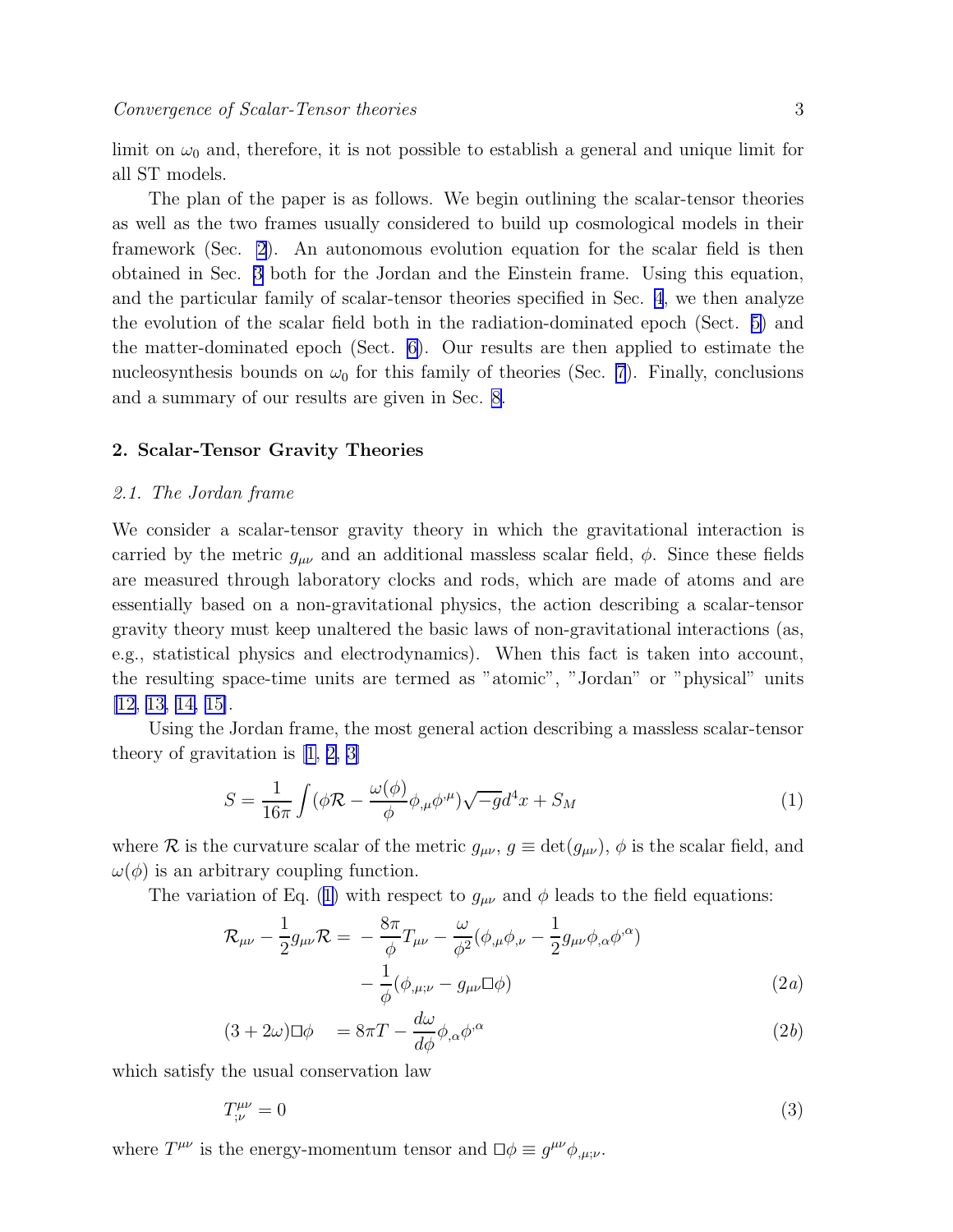<span id="page-3-0"></span>For a homogeneous and isotropic universe, the line-element has a Robertson-Walker form and the energy-momentum tensor corresponds to that of a perfect fluid. The field equ[a](#page-2-0)tions  $(2a)$  and  $(2b)$  $(2b)$  $(2b)$  then become

$$
\frac{8\pi}{3\Phi}\rho = \frac{c^2 K}{R^2} + \frac{\dot{R}^2}{R^2} - \frac{\omega}{6} \frac{\dot{\Phi}^2}{\Phi^2} + \frac{\dot{R}\dot{\Phi}}{R\Phi}
$$
(4*a*)

$$
-\frac{8\pi G}{3\Phi}(\rho + 3P/c^2) = 2\frac{\ddot{R}}{R} + \frac{\dot{R}}{R}\frac{\dot{\Phi}}{\Phi} + \frac{\ddot{\Phi}}{\Phi} + \frac{2\omega}{3}\frac{\dot{\Phi}^2}{\Phi^2}
$$
(4b)

$$
\ddot{\Phi} + 3\frac{\dot{R}}{R}\dot{\Phi} = \frac{1}{(3+2\omega)}[8\pi G(\rho - 3P/c^2) - \frac{d\omega}{d\Phi}\dot{\Phi}^2]
$$
\n(4*c*)

where  $K = 0, \pm 1, \Phi \equiv G\phi$ ,  $R(t)$  is the scale factor,  $\rho$  and P are the energy-mass density and pressure, respectively, and dots mean time derivatives. In addition, we have the usual conservation equation:

$$
d(\rho R^3) + (P/c^2)dR^3 = 0\tag{5}
$$

which ensures that the standard laws of non-gravitational interactions are not modified by the presence of a scalar field.

## 2.2. The Einstein frame

When the metric is assumed to be measured through purely gravitational clocks and rods, the space-time units are termed as "Einstein" or "spin" units. In this frame, the general action describing a massless scalar-tensor theory can be obtained from Eq. [\(1](#page-2-0)) by a conformal transformation

$$
g_{\mu\nu} = A^2(\varphi)g_{\mu\nu}^* \tag{6a}
$$

$$
A^2(\varphi) = (\Phi)^{-1} \tag{6b}
$$

where  $A(\varphi)$  is an arbitrary function related to  $\omega(\Phi)$  by

$$
\alpha = (3 + 2\omega)^{-1/2} = \frac{d \ln A}{d\varphi} \tag{7}
$$

Using Eqs.  $(1)$ ,  $(6a)$ ,  $(6b)$  and  $(7)$ , one obtains

$$
S_{*} = \frac{c^{4}}{16\pi G_{*}} \int (\mathcal{R}_{*} - 2\varphi_{,\mu}\varphi^{,\mu}) \sqrt{-g_{*}} \frac{d^{4}x}{c} + S_{M}^{*}
$$
(8)

where  $G_*$  is Newton's constant and asterisks denote quantities expressed in Einstein units. Since our measures are based on non-purely gravitational rods and clocks, quantities written in the Einstein frame are not observable. Comparison between theory and observations must be then performed by using the Jordan frame.

From the action (8), the Einstein field equations are:

$$
\mathcal{R}^*_{\mu\nu} = 2\varphi_{,\mu}\varphi_{,\nu} + 8\pi G_*(T^*_{\mu\nu} - \frac{1}{2}T^*g^*_{\mu\nu})
$$
\n(9*a*)

$$
\Box_* \varphi = -4\pi G_* \alpha(\varphi) T_* \tag{9b}
$$

where  $T^*_{\mu\nu} = 2g_*^{-1/2} \delta S_m / \delta g^*_{\mu\nu}$  is the energy-momentum tensor in Einstein units.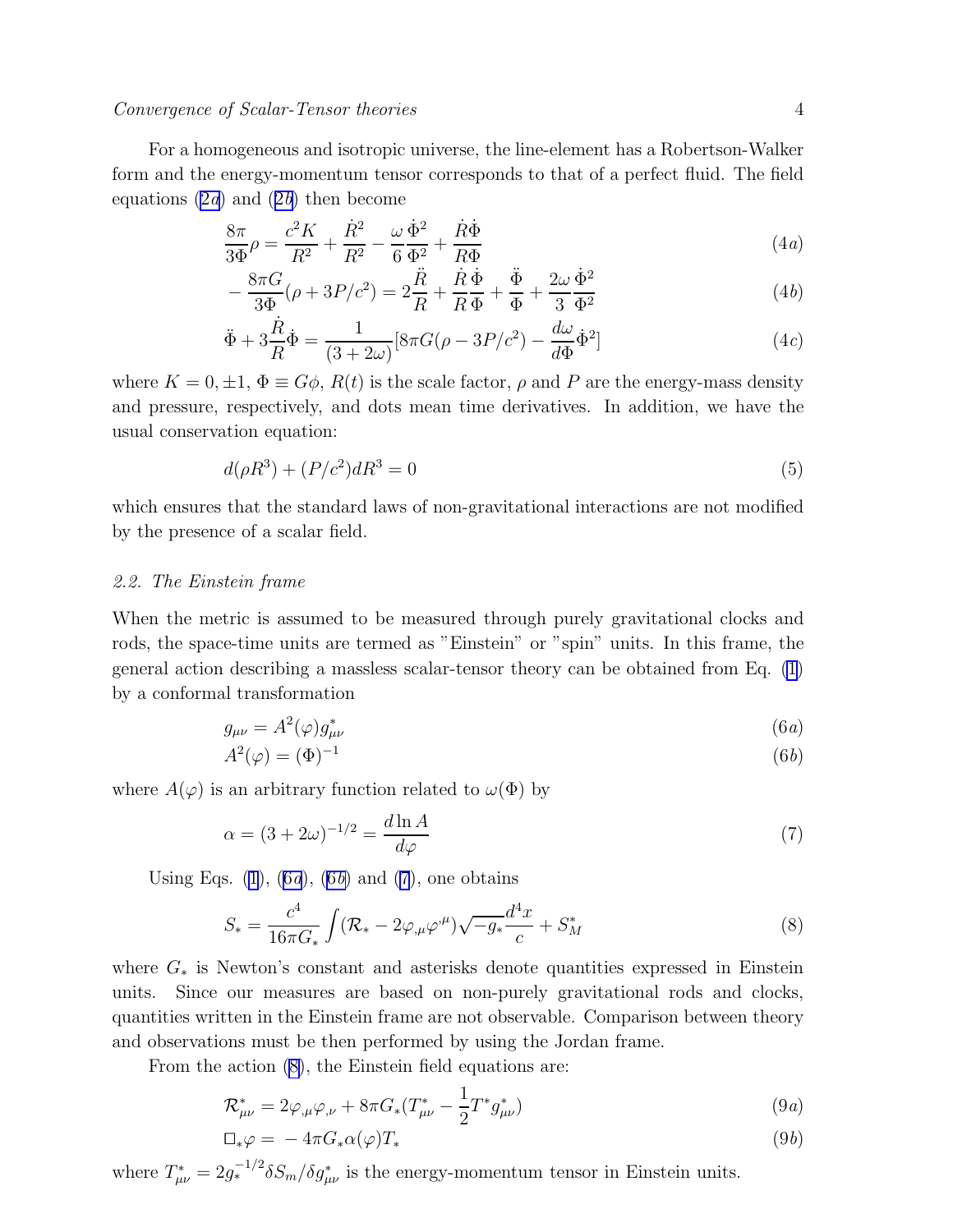<span id="page-4-0"></span>If we consider a homogeneous and isotropic universe, the field equations  $(9a)-(9b)$  $(9a)-(9b)$ become

$$
-3\frac{1}{R_*}\frac{d^2R_*}{dt_*^2} = 4\pi G_*(\rho_* + 3P_*) + 2\left(\frac{d\varphi}{dt_*}\right)^2 \tag{10a}
$$

$$
3\frac{1}{R_*^2} \left(\frac{dR_*}{dt_*}\right)^2 + 3\frac{K}{R_*^2} = 8\pi G_* \rho_* + \left(\frac{d\varphi}{dt_*}\right)^2 \tag{10b}
$$

$$
\frac{d^2\varphi}{dt_*^2} + 3\frac{1}{R_*}\frac{dR_*}{dt_*}\frac{d\varphi}{dt_*} = -4\pi G_*\alpha(\varphi)(\rho_* - 3P_*)
$$
\n(10*c*)

and the 'conservation' equation is modified to

$$
d(\rho_* R_*^3) + P_* d(R_*^3) = (\rho_* - 3P_*) R_*^3 da(\varphi)
$$
\n(11)

Since the mass-energy is not conserved in Einstein units, the basic laws of nongravitational physics are modified in this frame (see[[16, 17, 18](#page-19-0)] for a reformulation of nuclear reaction rates and thermodynamics in Einstein units).

### 3. Decoupled evolution of the Jordan scalar field

In the form given above, the time evolution of the scale factor and the scalar field are coupled both in the Jordan and the Einstein frame. Previous works [\[6, 7\]](#page-19-0) have found that, by introducing an appropriate change of variables, it is possible to find an evolution equation for the Einstein scalar field which is independent of the cosmic scale factor. We will now show that it is also possible to find such a decoupled evolution equation for the Jordan scalar field.

Let us define the functions

$$
\psi \equiv \frac{1}{2} \ln \Phi \tag{12a}
$$

$$
\gamma \equiv \frac{P/c^2}{\rho} \tag{12b}
$$

$$
\epsilon \equiv \frac{3c^2 K \Phi}{8\pi G \rho R^2} \tag{12c}
$$

$$
W \equiv (3 + 2\omega)/3 \tag{12d}
$$

The Jordan evolution equations of R and  $\Phi$  then become:

$$
\frac{\ddot{R}}{R} + \frac{\dot{R}}{R}\dot{\psi} + \ddot{\psi} + 2W\dot{\psi}^2 = -\frac{4\pi G\rho}{3\Phi}(1 + 3\gamma)
$$
\n(13*a*)

$$
\frac{8\pi G\rho}{3\Phi}(1-\epsilon) = \left(\frac{\dot{R}}{R} + \dot{\psi}\right)^2 - W\dot{\psi}^2\tag{13b}
$$

$$
2\ddot{\psi} + 4\dot{\psi}^2 + 6\frac{\dot{R}}{R}\dot{\psi} = \frac{8\pi G\rho}{3\Phi W}(1 - 3\gamma) - \frac{1}{W}\frac{dW}{d\psi}\dot{\psi}^2
$$
(13*c*)

In order to obtain a decoupled evolution equation for  $\psi$ , we will define a 'time' parameter, p, as:

$$
dp = h_c dt; \qquad h_c = \frac{\dot{R}}{R} + \dot{\psi}
$$
\n(14)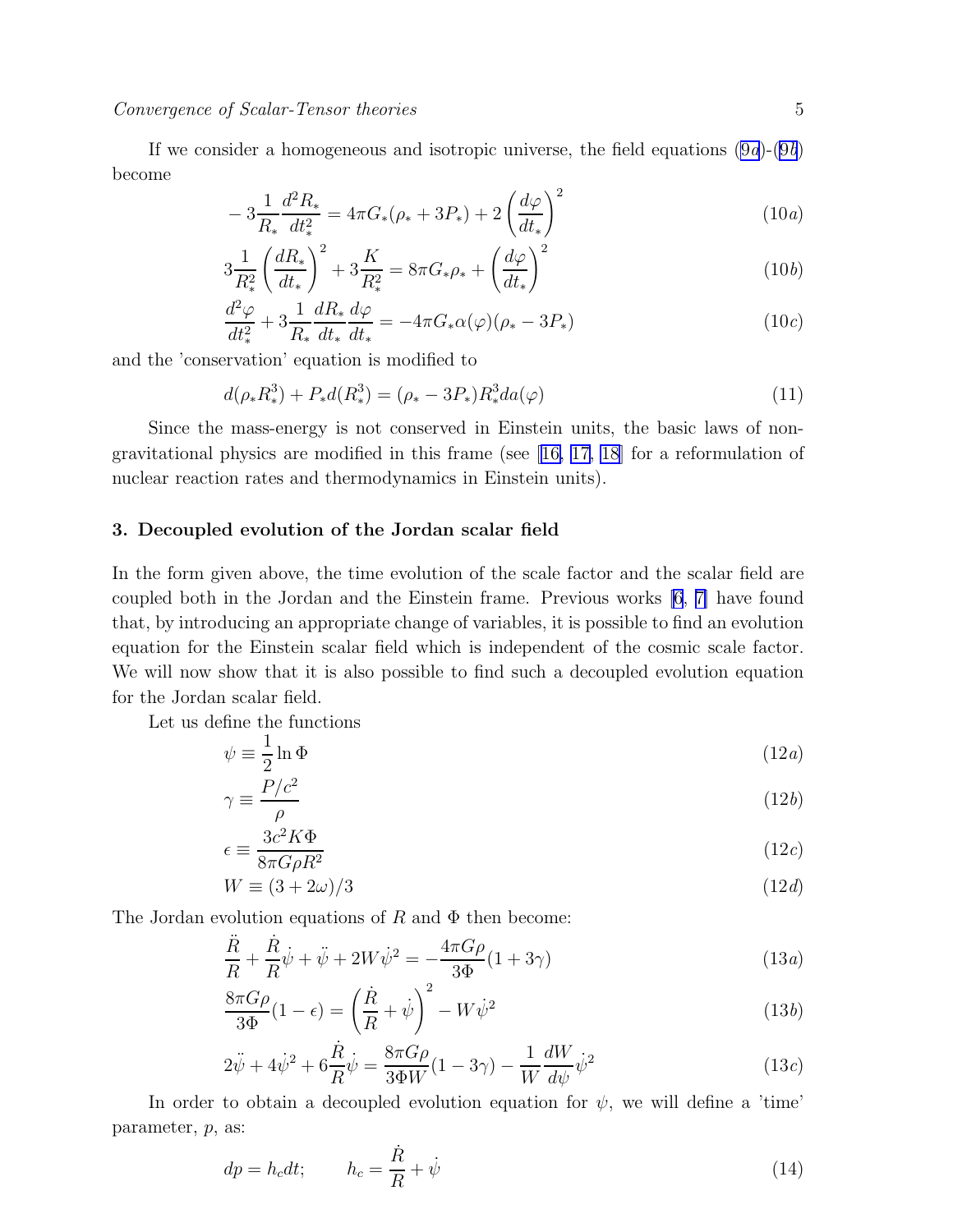<span id="page-5-0"></span>Interms of these variables, and denoting  $f' \equiv df/dp$ , Eqs. ([13](#page-4-0)*a*)-(13*c*) reduce to:

$$
\frac{h_c'}{h_c} = \psi' - 1 - 2W\psi'^2 - \frac{4\pi G\rho}{3\Phi h_c^2} (1 + 3\gamma)
$$
\n(15)

$$
h_c^2 (1 - W\psi^2) = \frac{8\pi G\rho}{3\Phi} (1 - \epsilon)
$$
\n(16)

$$
\psi'' + \frac{h_c'}{h_c} \psi' - \psi'^2 + 3\psi' =
$$
  
= 
$$
\frac{4\pi G\rho}{3\Phi h_c^2} \frac{1 - 3\gamma}{W} - \frac{1}{2W} \frac{dW}{d\psi} \psi'^2
$$
 (17)

and, using Eqs. (16) and (15) to eliminate  $h_c$  and  $h'_c$ , respectively, we finally obtain:

$$
\frac{2(1-\epsilon)}{1-W\psi'^2}\psi'' + (3-3\gamma - 4\epsilon)\psi' =
$$

$$
= \frac{1-3\gamma}{W} - \left(\frac{1-\epsilon}{1-W\psi'^2}\right)\frac{1}{W}\frac{dW}{d\psi}\psi'^2
$$
(18)

which is an evolution equation for  $\psi = (1/2) \ln \Phi$  independent of the evolution of the cosmic scale factor. This equation is the analogous, in the Jordan frame, to Eq. (3.15) of[[6\]](#page-19-0). Therefore, we find that a decoupled evolution of the scalar field is not an exclusive feature of the Einstein frame.

In order to find the well-known decoupled evolution equation for the Einstein scalar field, we will first multiply Eq. (18) by  $W^{1/2}(1 - W\psi^2)/2(1 - \epsilon)$ . We obtain:

$$
\frac{2(1-\epsilon)}{1-W\psi'^2}(W^{1/2}\psi')' =
$$
  
= 
$$
\frac{1-3\gamma}{W^{1/2}} - 3(1-\gamma-\frac{4}{3}\epsilon)W^{1/2}\psi'
$$
 (19)

We can now change to the Einstein frame by performing the conformal transformation  $(6a)-(6b)$  $(6a)-(6b)$  with

$$
\frac{d\varphi}{d\psi} = -\sqrt{3W} = -\alpha^{-1} \tag{20}
$$

Eq. (19) then becomes:

$$
\frac{2(1-\epsilon)}{3-\varphi'^2}\varphi'' + (1-\gamma-\frac{4}{3}\epsilon)\varphi' = -\alpha(1-3\gamma)
$$
\n(21)

which agrees with Eq.  $(3.15)$  of  $[6]$ .

We also note that, by defining  $H_*$  and  $\rho_*$  through

$$
\Phi^{1/2} H_* = h_c; \qquad \rho = \Phi^2 \rho_*, \tag{22}
$$

Eq. (16) yields

$$
\frac{8\pi G\rho_*}{H_*^2} = \frac{3 - \varphi'^2}{1 - \epsilon} \tag{23}
$$

From this equation we see that, when  $\epsilon = 0$ , the local positivity of the energy density implies that

$$
\varphi'^2 \le 3. \tag{24}
$$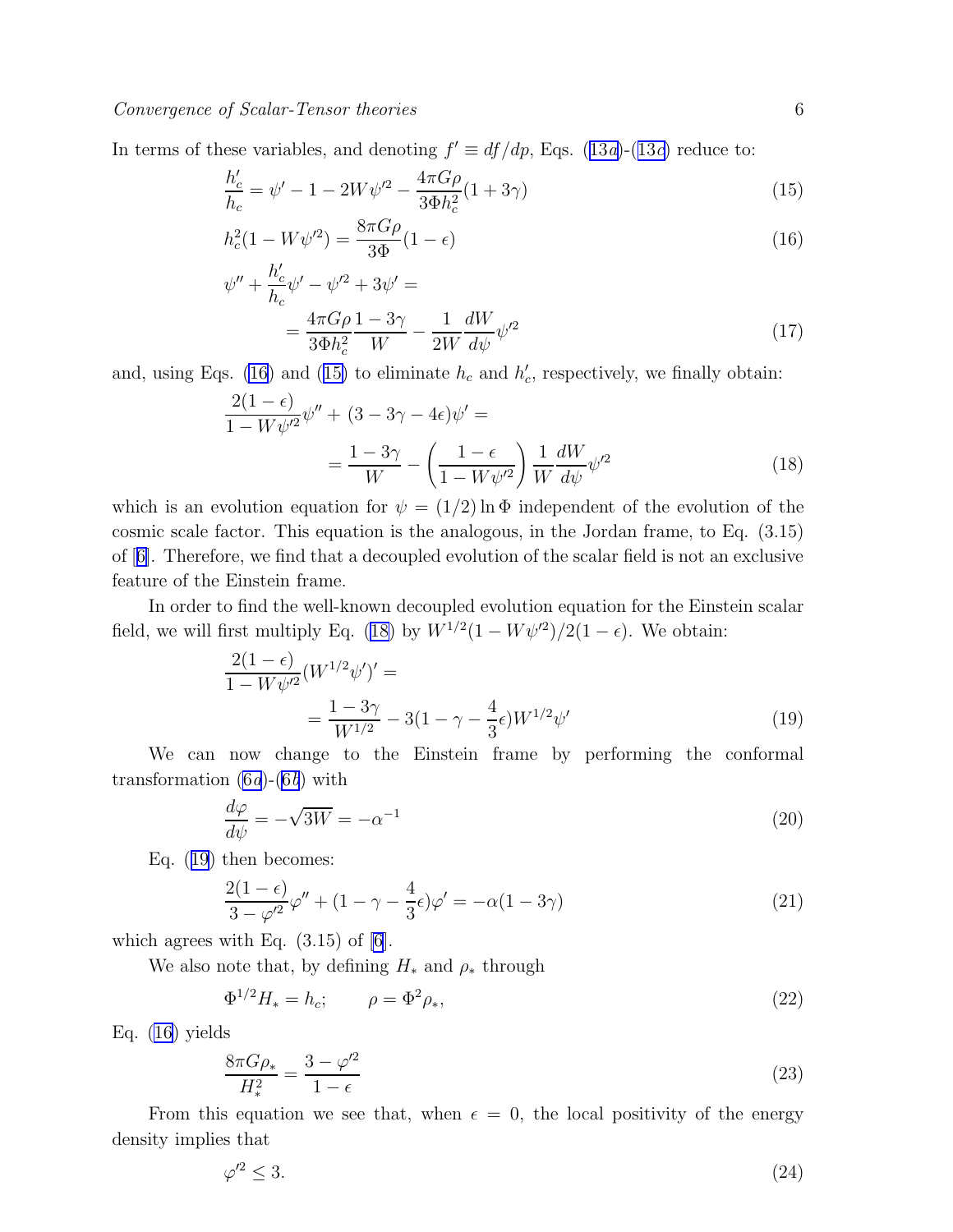<span id="page-6-0"></span>Most papers analyzing the convergence toward General Relativity of scalar-tensor theories are based on the Einstein frame. In order to make easier the comparison of our results with those founds in previous works, we will use hereafter the Einstein frame. Nevertheless, it must be noted that most of our conclusions can also be found by using the Jordan evolution equation [\(18](#page-5-0)).

### 4. The coupling function

The time evolution of scalar-tensor theories can be studied only after specifying a functional form of the coupling function. Barrow and Parsons [\[19](#page-20-0)] have noted that most expressions used in the literature for  $(3+2\omega)$  can be classified into three different families of theories:

a) Theories-1: 
$$
3 + 2\omega = \frac{1}{B_1|\Phi - 1|^{\delta}}
$$
  $(\delta > 1/2)$  (25*a*)

b) Theories-2: 
$$
3 + 2\omega = \frac{1}{B_1 |\ln \Phi|^\delta} \quad (\delta > 1/2)
$$
 (25*b*)

c) Theories-3: 
$$
3 + 2\omega = \frac{1}{B_1|\Phi^{\delta} - 1|}
$$
  $(\delta > 0)$  (25*c*)

where  $B_1$  is an arbitrary positive constant.

The three theories defined by Eqs. (25a)-(25c) imply very different behaviours of the early universe, which have been analyzed in detail by Barrow and Parsons [\[19](#page-20-0)]. The first class of theories has also been studied by García-Bellido and Quirós [\[20\]](#page-20-0), Serna and Alimi[[21](#page-20-0)], Comer et al. [\[22](#page-20-0)], and Navarro et al.[[23\]](#page-20-0). However, it is important to note that all these theories have similar behaviours in the limit close to General Relativity  $(\Phi \to 1)$ . As a matter of fact, since  $\ln \Phi \simeq \Phi - 1$  and  $\Phi^{\delta} - 1 \simeq \delta \ln \Phi$ , we can take

$$
3 + 2\omega = \frac{1}{B_1 |\ln \Phi|^\delta} = \frac{1}{B_1 |2\psi|^\delta} \quad (\delta > 1/2)
$$
 (26)

to represent the way in which these three types of theories approach the limit of GR.

Using the coupling function given by Eq. (26), integration of Eq. [\(20](#page-5-0)) yields

$$
\varphi = -\frac{\text{sign}(\psi)}{(2-\delta)B_1^{1/2}}|2\psi|^{(2-\delta)/2} \quad (\delta < 2)
$$
\n(27)

where we have normalized the integration constant so that  $\varphi = 0$  corresponds to  $\Phi = 1$ (or  $\psi = 0$ ). Note that, according to Eq. (27),  $sign(\varphi) = -sign(\psi)$ .

By introducing Eq. (27) into Eq. (26), we obtain the Einstein form of the coupling function:

$$
\alpha = B_2 |\varphi|^{\frac{\delta}{2-\delta}} = \kappa(\varphi) |\varphi| \tag{28}
$$

where  $B_2 \equiv B_1^{1/(2-\delta)} (2-\delta)^{\delta/(2-\delta)} > 0$ , and

$$
\kappa(\varphi) = B_2 |\varphi|^{\frac{2(\delta - 1)}{2 - \delta}} \tag{29}
$$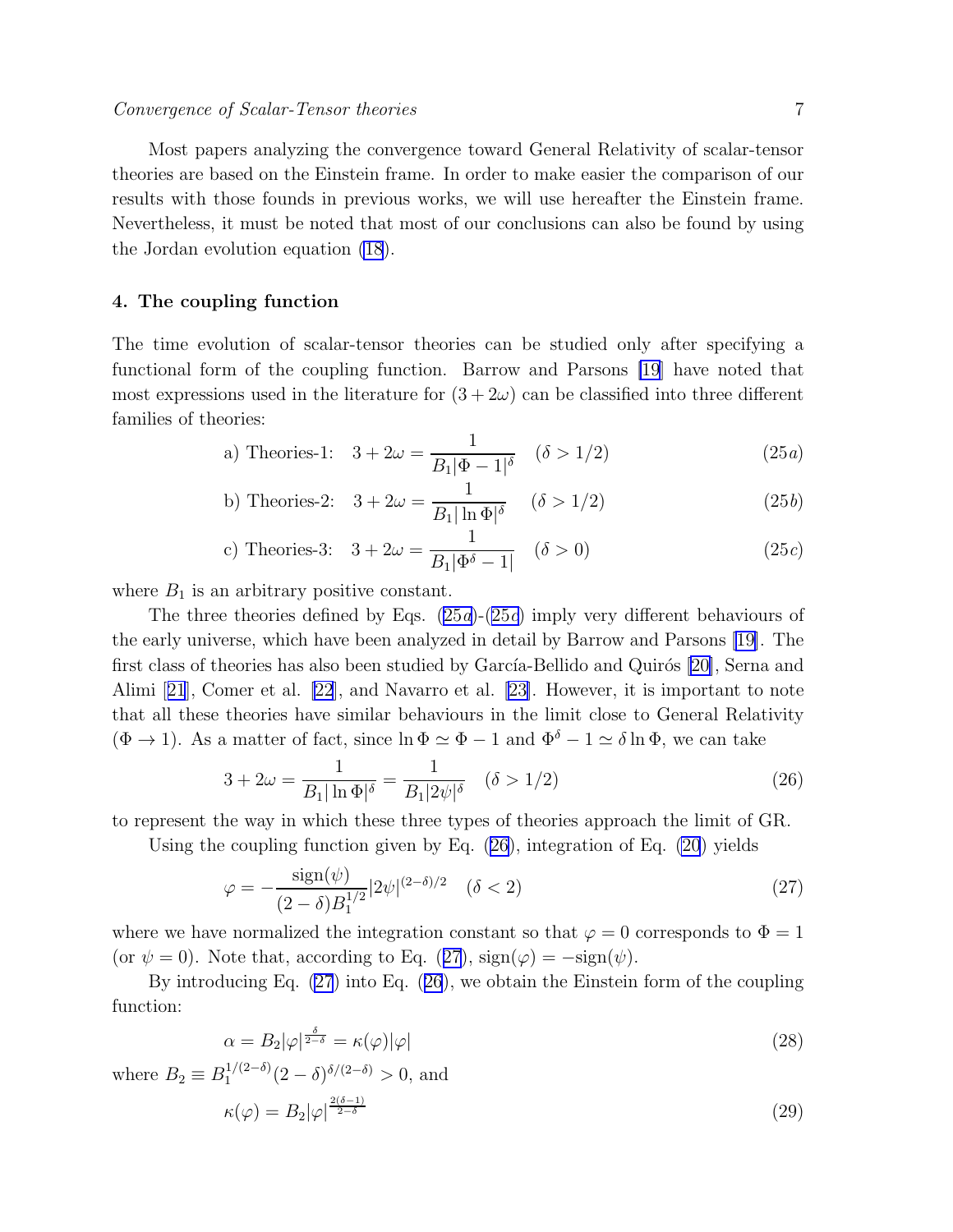### <span id="page-7-0"></span>5. Radiation-dominated evolution

In the radiation-dominated epoch, the state equation is  $P/c^2 = \rho/3$  (i.e.,  $\gamma = 1/3$ ) and the curvature effects are negligible ( $\epsilon = 0$ ). Consequently, the evolution equation of the Einstein scalar field (Eq. [21](#page-5-0)) is well approximated by:

$$
\frac{2}{3 - \varphi'^2} \varphi'' + \frac{2}{3} \varphi' = 0
$$
\n(30)

which does not depend on the functional form of  $\alpha(\varphi)$ .

The integration of Eq. (30) gives:

$$
\varphi'^2 = \frac{3k^2}{e^{2p} + k^2} \tag{31}
$$

where k is related to the initial  $(p = 0)$  velocity  $\varphi'_R$  through:

$$
k^2 = \frac{(\varphi_R')^2}{3 - (\varphi_R')^2} \tag{32}
$$

In terms of  $k$ , the solution of Eq. (30) is:

$$
\varphi = \varphi_R - \sqrt{3} \operatorname{sign}(k) \ln \left[ \frac{\sqrt{1 + k^2 e^{-2p}} + ke^{-p}}{\sqrt{1 + k^2} + k} \right]
$$
\n(33)

### 6. Matter-dominated evolution: The attraction-repulsion mechanism

Let us now analyze the evolution of the scalar field during the matter-dominated era  $(\gamma = 0)$  of a flat universe  $(\epsilon = 0)$ . The evolution equation for the Einstein scalar field is, in this case:

$$
\frac{2}{3-\varphi'^2}\varphi'' + \varphi' + \alpha = 0\tag{34}
$$

As in previous works [\[6](#page-19-0), [8\]](#page-19-0), we will first assume that, at some time (for instance, at the beginning of the matter-dominated era), the scalar-tensor theory is not very far from GR so that we can neglect  $\varphi^2$  against 3 and, in addition, the coupling function  $\alpha(\varphi)$ is represented by Eq. ([28](#page-6-0)).

In this case, the evolution equation (34) reduces to:

$$
\frac{2}{3}\varphi'' + \varphi' + \sigma_{\varphi}\kappa(\varphi)\varphi = 0
$$
\n(35)

where

$$
\sigma_{\varphi} = \text{sign}(\varphi) \tag{36}
$$

When  $\sigma_{\varphi} = +1$ , the above expression corresponds to the evolution equation of a damped harmonic oscillator with a variable elastic coefficient  $\kappa(\varphi)$ . The first term  $(2\varphi''/3)$  represents the total force on a fictitious particle of mass  $m = 2/3$ . The second term  $(\varphi')$  corresponds to a friction force proportional to the velocity and, finally, the third term represents an elastic force with a variable coefficient  $\kappa(\varphi)$ . The existence, in these conditions, of a damped oscillatory behaviour of the Einstein scalar field was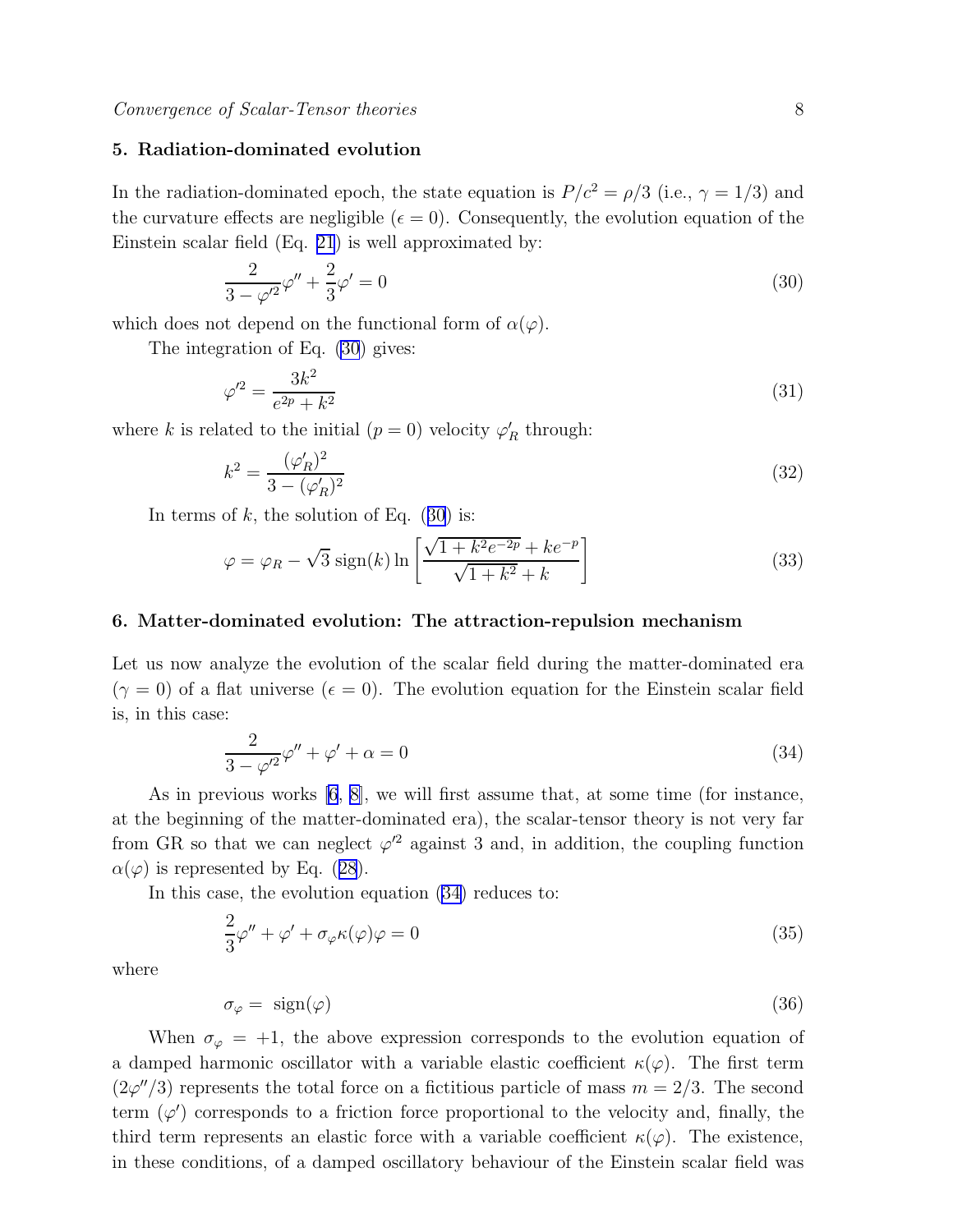<span id="page-8-0"></span>first reported by Damour and Nordvedt [\[6](#page-19-0)] and it is usually termed as the 'attraction mechanism' toward General Relativity .

We note however that, if  $\sigma_{\varphi} = -1$ , the effective elastic coefficient  $\sigma_{\varphi} \kappa(\varphi)$  is negative and, consequently, there exists a 'repulsion' mechanism instead an attraction one. We will now analyze the matter-dominated evolution of the scalar field by considering separately the cases  $\delta = 1$  and  $\delta \neq 1$  in Eq. [\(29\)](#page-6-0).

It must be noted that the class of scalar-tensor theories analyzed in [\[6\]](#page-19-0) correspond to a positive constant  $\sigma_{\varphi}$  and, therefore, they are always attractive.

# 6.1. Case of a constant elastic coefficient  $(\delta=1)$

When $\delta = 1$ , the elastic coefficient defined by Eq. ([29](#page-6-0)) becomes a positive constant  $B_2$ . The scalar field evolution equation then reduces to:

$$
\varphi'' + \frac{3}{2}\varphi' + \frac{3}{2}\sigma_{\varphi}B_2\varphi = 0
$$
\n(37)

Since the roots of the characteristic equation are:

$$
r_{\pm} = -\frac{3}{4} \pm \frac{3}{4} \sqrt{1 - \frac{8}{3} B_2 \sigma_{\varphi}}
$$
\n(38)

the general solution of Eq.  $(37)$  admits four different behaviours, depending on  $B_2$  and  $\sigma_{\varphi}$ :

a) Damped harmonic motion ( $\sigma_{\varphi} > 0$ ,  $B_2 > 3/8$ )

$$
\varphi = C_1 e^{-\frac{3}{4}p} \cos(\omega_1 p + C_2) \tag{39}
$$

where

$$
\omega_1 = \frac{3}{4} \sqrt{\frac{8}{3} B_2 - 1} \tag{40a}
$$

$$
C_1 = \varphi_0 \left[ \left( \frac{\varphi_0' + \frac{3}{4}\varphi_0}{\omega_1 \varphi_0} \right)^2 + 1 \right]^{1/2} \tag{40b}
$$

$$
C_2 = -\operatorname{atan}\left(\frac{\varphi_0' + \frac{3}{4}\varphi_0}{\omega_1\varphi_0}\right) \tag{40c}
$$

b) Critically damped motion ( $\sigma_{\varphi} > 0$ ,  $B_2 = 3/8$ ):

$$
\varphi = e^{-\frac{3}{4}p}(C_1p + C_2)
$$
\n(41)

where

$$
C_1 = \varphi'_0 + \frac{3}{4}\varphi_0; \quad C_2 = \varphi_0 \tag{42}
$$

c) Overdamped attraction motion ( $\sigma_{\varphi} > 0$ ,  $B_2 < 3/8$ ):

$$
\varphi = e^{-\frac{3}{4}p} [C_1 e^{\beta_1 p} + C_2 e^{-\beta_1 p}] \tag{43}
$$

where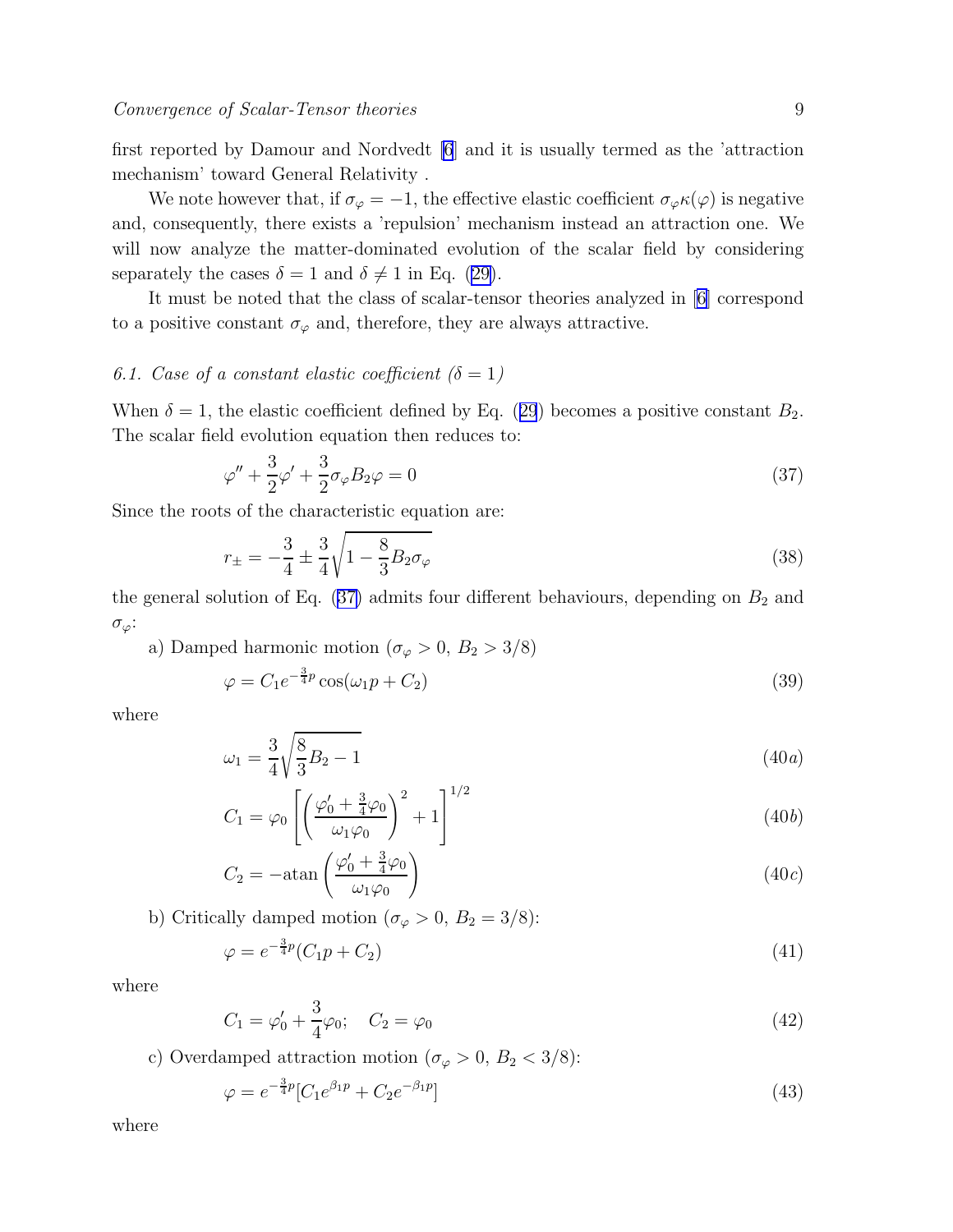<span id="page-9-0"></span>
$$
\beta_1 = \frac{3}{4} \sqrt{1 - \frac{8}{3} B_2} < \frac{3}{4} \tag{44a}
$$

$$
C_1 = \frac{\varphi_0' + (\beta_1 + 3/4)\varphi_0}{2\beta_1};\tag{44b}
$$

$$
C_2 = -\frac{\varphi_0' + (-\beta_1 + 3/4)\varphi_0}{2\beta_1} \tag{44c}
$$

d) Overdamped repulsion motion ( $\sigma_{\varphi} < 0$ , and any  $B_2$ ):

$$
\varphi = e^{-\frac{3}{4}p} [C_1 e^{\beta_2 p} + C_2 e^{-\beta_2 p}] \tag{45}
$$

where

$$
\beta_2 = \frac{3}{4} \sqrt{1 + \frac{8}{3} B_2} > \frac{3}{4}
$$
\n(46*a*)

$$
C_1 = \frac{\varphi_0' + (3/4 + \beta_2)\varphi_0}{2\beta_2};\tag{46b}
$$

$$
C_2 = -\frac{\varphi_0' + (3/4 - \beta_2)\varphi_0}{2\beta_2} \tag{46c}
$$

Apparently, only the first three solutions converge toward GR ( $\varphi = 0$ ) while the last one diverges to  $\pm\infty$  as  $p\to\infty$ . However, it must be noted that each of such solutions governs the whole matter-dominated era if, and only if,  $\sigma_{\varphi}$  does not change. This is thecase of the models analyzed in Refs. [[6, 7\]](#page-19-0) where, in Eq. ([37](#page-8-0)),  $\sigma_{\varphi}$  is forced to be  $\sigma_{\varphi} \equiv +1$  at any time.

In the case of the models considered here, where the sign  $\sigma_{\varphi}$  of  $\varphi$  can be variable in time, the matter-dominated evolution of the scalar field has a much more complicated behaviour. As a matter of fact, the above four solutions (Eqs. [39–](#page-8-0)45) admit the possibility of a change in the sign of  $\varphi$  at a finite time  $p > 0$  (this is specially obvious for the first solution due to the oscillatory behaviour of the cosinus function). Therefore, an initially convergent model ( $\sigma_{\varphi} = +1$ ) could finally diverge from GR as a consequence of a change in the sign of  $\varphi$ . Reciprocally, an initially divergent model ( $\sigma_{\varphi} = -1$ ) could finally converge toward GR if  $sign(\varphi)$  changes. We must then perform a more detailed analysis to find the conditions for convergence (or divergence) with respect to GR.

According to Eqs. [\(39\)](#page-8-0)–(46c),  $\varphi$  vanishes (and, therefore,  $\sigma_{\varphi}$  changes) at a finite  $p > 0$  if, and only if, the initial values of  $\varphi$  and  $\varphi'$  satisfy the following conditions:

$$
\begin{cases}\n\text{a) always} \\
\text{b) } \varphi_0' < -\frac{3}{4}\varphi_0, \\
\text{c) } \varphi_0' < -(\frac{3}{4} + \beta_1)\varphi_0, \\
\text{d) } \varphi_0' > -(\frac{3}{4} + \beta_2)\varphi_0, \\
\varphi_0' > -(\frac{3}{4} + \beta_2)\varphi_0, \\
\varphi_0' < 0\n\end{cases} \tag{47}
$$

When these conditions are satisfied, an initially attraction behaviour becomes a repulsion one at  $p_1 > 0$ . Reciprocally, an initially repulsion behaviour becomes, at  $p_1 > 0$ , an attraction one. The question is now to determine whether these new behaviours, reached at  $p > p_1$ , govern the rest of the matter-dominated evolution.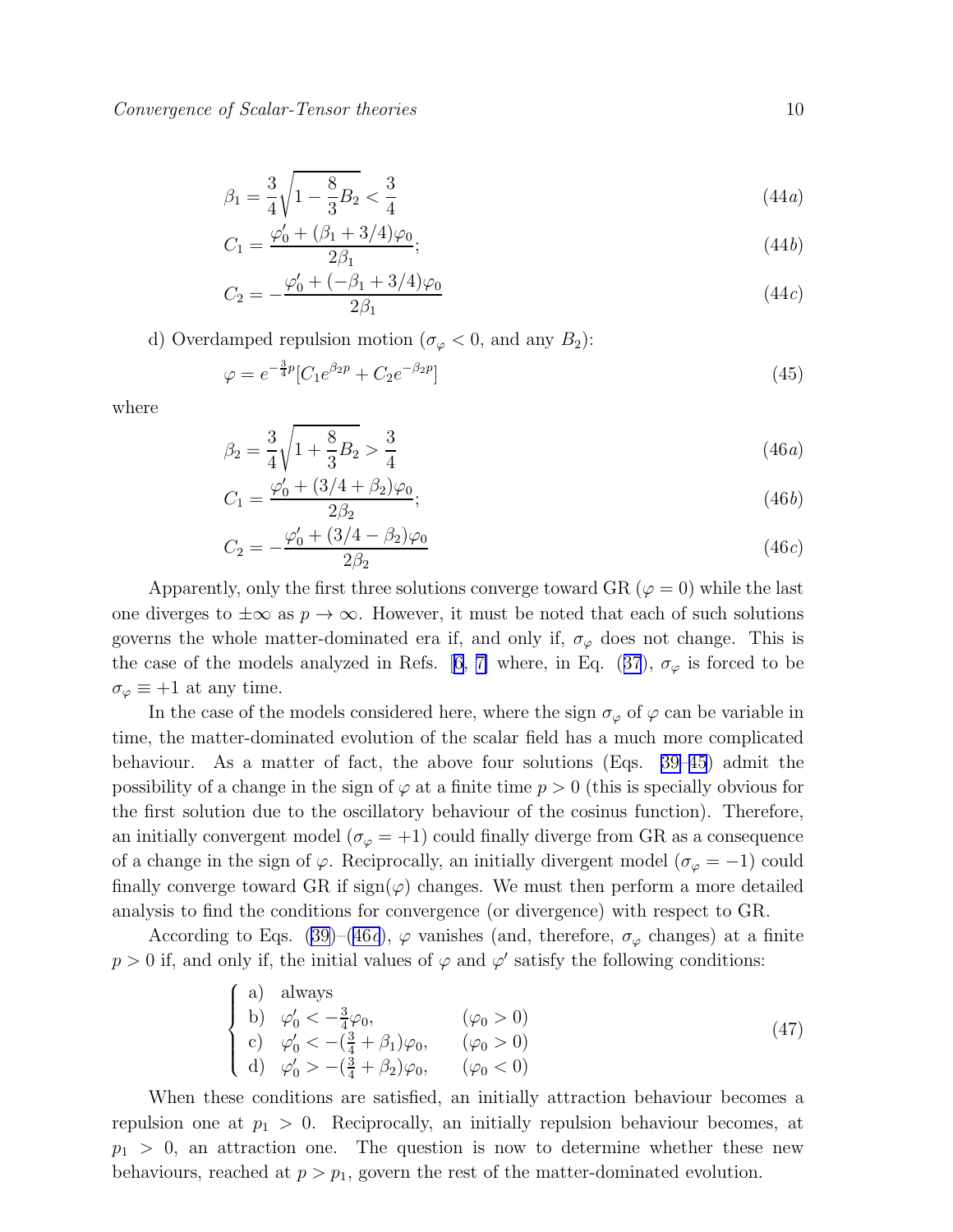### <span id="page-10-0"></span>Convergence of Scalar-Tensor theories 11

Let us first consider the attraction-to-repulsion case. In this situation, the attractionmodels given by Eqs. ([39\)](#page-8-0), ([41\)](#page-8-0) and ([43](#page-8-0)) (with  $p \leq p_1$ ) imply a vanishing scalar field at  $p = p_1$ . After this time, the sign of  $\varphi$  has changed and, therefore, all models become expressed by Eq.  $(45)$  but with the integration constants (see Eqs.  $46b$ and [46](#page-9-0)c) given by:

$$
C_1 = -C_2 = \frac{\varphi_1'}{2\beta_2} \tag{48}
$$

where  $\varphi'_1$  denotes the  $\varphi'$  value at  $p = p_1$ , and we have taken into account that  $\varphi(p_1) = 0$ .

Using Eqs. [\(45\)](#page-9-0) and (48), the scalar field evolution for  $p \geq p_1$  is given by:

$$
\varphi = \frac{\varphi_1'}{2\beta_2} e^{-\frac{3}{4}\tilde{p}} [e^{\beta_2 \tilde{p}} - e^{-\beta_2 \tilde{p}}]
$$
\n(49)

where  $\tilde{p} \equiv p - p_1$ .

This solution never vanishes for  $p > p_1$  and diverges to  $\pm \infty$  when  $p \to +\infty$ . Consequently, none of these models finally converges towards GR.

Let us now consider the repulsion-to-attraction case. In this situation, the repulsion model given by Eq. [\(45\)](#page-9-0) (with  $p \leq p_1$ ) implies a vanishing scalar field at  $p = p_1$ . After this time, the sign of  $\varphi$  changes and, therefore, the scalar field evolution becomes expressedby Eqs. ([39\)](#page-8-0), ([41\)](#page-8-0) or [\(43\)](#page-8-0), depending on the  $B_2$  value. The integration constants in this new regime are:

$$
\begin{cases}\nC_1 = \frac{|\varphi_1'|}{\omega_1}, & C_2 = \pi/2 & (B_2 > 3/8) \\
C_1 = \varphi_1', & C_2 = 0 & (B_2 = 3/8) \\
C_1 = \frac{\varphi_1'}{2\beta_1}, & C_2 = -C_1 & (B_2 < 3/8)\n\end{cases}
$$
\n(50)

Therefore, when  $p \geq p_1$ :

$$
\varphi = \begin{cases}\n\frac{|\varphi_1'|}{\omega_1} e^{-\frac{3}{4}\tilde{p}} \sin(\omega_1 \tilde{p}) & (B_2 > 3/8) \\
\varphi_1' e^{-\frac{3}{4}\tilde{p}} \tilde{p} & (B_2 = 3/8) \\
\frac{\varphi_1'}{2\beta_1} e^{-\frac{3}{4}\tilde{p}} [e^{\beta_1 \tilde{p}} - e^{-\beta_1 \tilde{p}}] & (B_2 < 3/8)\n\end{cases}
$$
\n(51)

We then find that, if  $B_2 > 3/8$ , the new attraction behaviour is oscillatory. Consequently, it will return later to have a repulsion motion similar to that of Eq. (49), and these models will finally diverge from GR. On the contrary, if  $B_2 \leq 3/8$ , Eqs. (51) imply that  $\varphi$  never vanishes at  $p > p_1$  except for  $p \to +\infty$  and, therefore, these models are finally attracted toward GR.

Summarizing, all models with  $B_2 > 3/8$  diverge from GR, whatever the initial values of  $\sigma_{\varphi}$ ,  $\varphi$  and  $\varphi'$  are. In the same way, models with  $B_2 \leq 3/8$  and  $\sigma_{\varphi} > 0$  (at  $p = 0$ ) will diverge from GR if conditions [\(47\)](#page-9-0)b or (47)c are satisfied, while models with $\sigma_{\varphi} < 0$  (at  $p = 0$ ) will diverge from GR if conditions ([47\)](#page-9-0)d are not satisfied. Consequently (see Fig. 1), the scalar-tensor theories defined by Eq. [\(28\)](#page-6-0) with  $\delta = 1$  will converge toward GR if, and only if  $B_2 \leq 3/8$  and:

$$
\varphi'_0 \ge -(3/4 + \beta_1)\varphi_0 \quad \text{(for any } \sigma_\varphi \text{ value)}\tag{52}
$$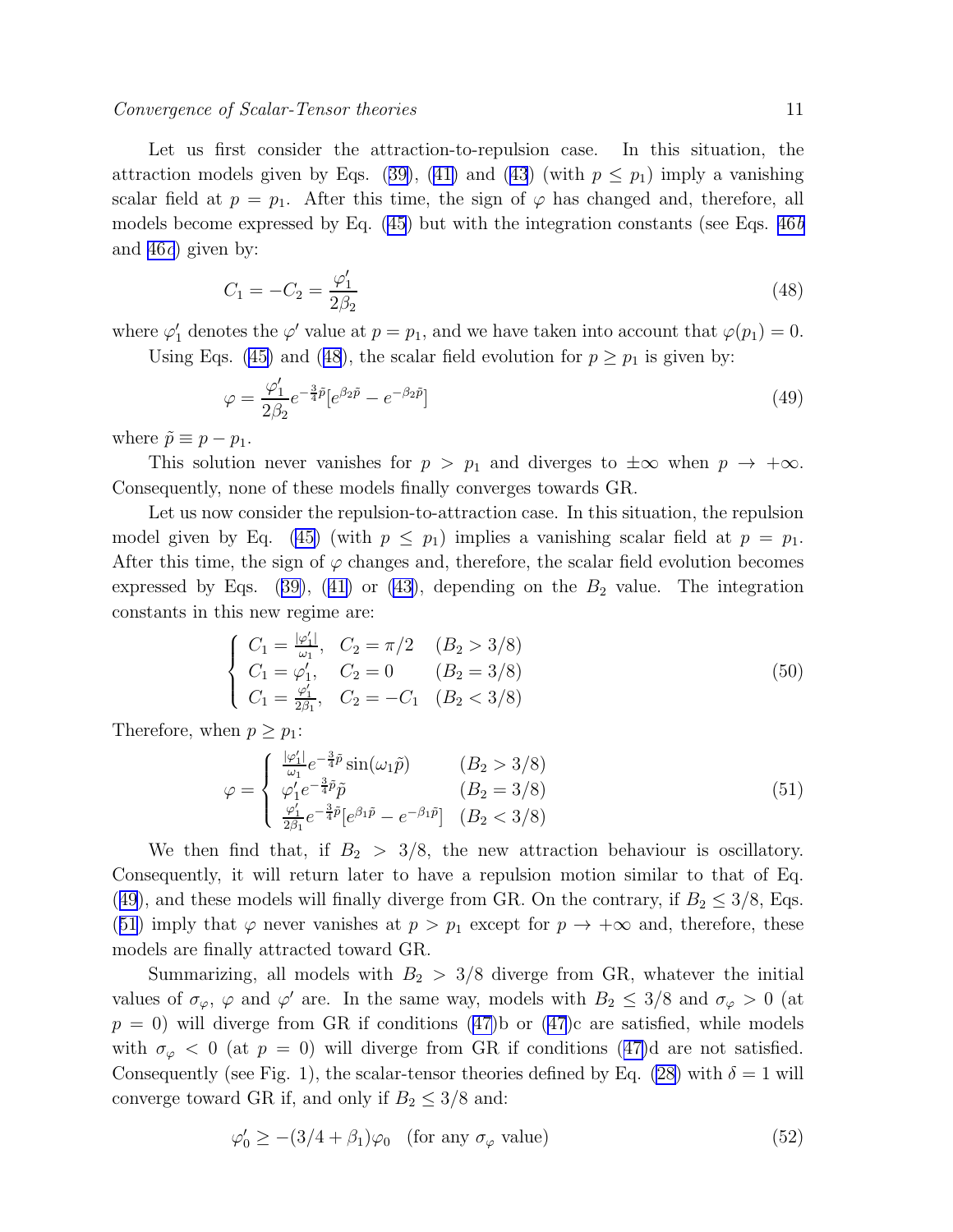<span id="page-11-0"></span>

Figure 1. Matter-dominated evolution of  $\varphi$  in converging models with  $\varphi_0 < 0$ and  $\varphi'_0 = \varphi_{crit}$  (solid line),  $\varphi_0 < 0$  and  $\varphi'_0 > \varphi_{crit}$  (dotted line),  $\varphi_0 > 0$  and  $\varphi'_0 = \varphi_{crit}$  (dashed line), and  $\varphi_0 > 0$  and  $\varphi'_0 > \varphi_{crit}$  (dotted-dashed line), where  $\varphi_{crit} \equiv -(3/4+\beta)\varphi_0.$ 

This result can be understood by considering the scalar field  $\varphi$  as the position of a particlelike dynamical variable which moves under a potential  $V(\varphi)$ . Since the right-hand side of Eq.([21](#page-5-0)) represents a force term, this potential is given by:

$$
V(\varphi) = (1 - 3\gamma) \int \alpha(\varphi) d\varphi \tag{53}
$$

If  $\alpha(\varphi)$  is given by Eq. [\(28](#page-6-0)) with  $\delta = 1$ , the matter-dominated form of  $V(\varphi)$ becomes:

$$
V(\varphi) = \frac{1}{2}\sigma_{\varphi}B_2\varphi^2\tag{54}
$$

where we have taken the origin of potentials so that  $V = 0$  at  $\varphi = 0$ .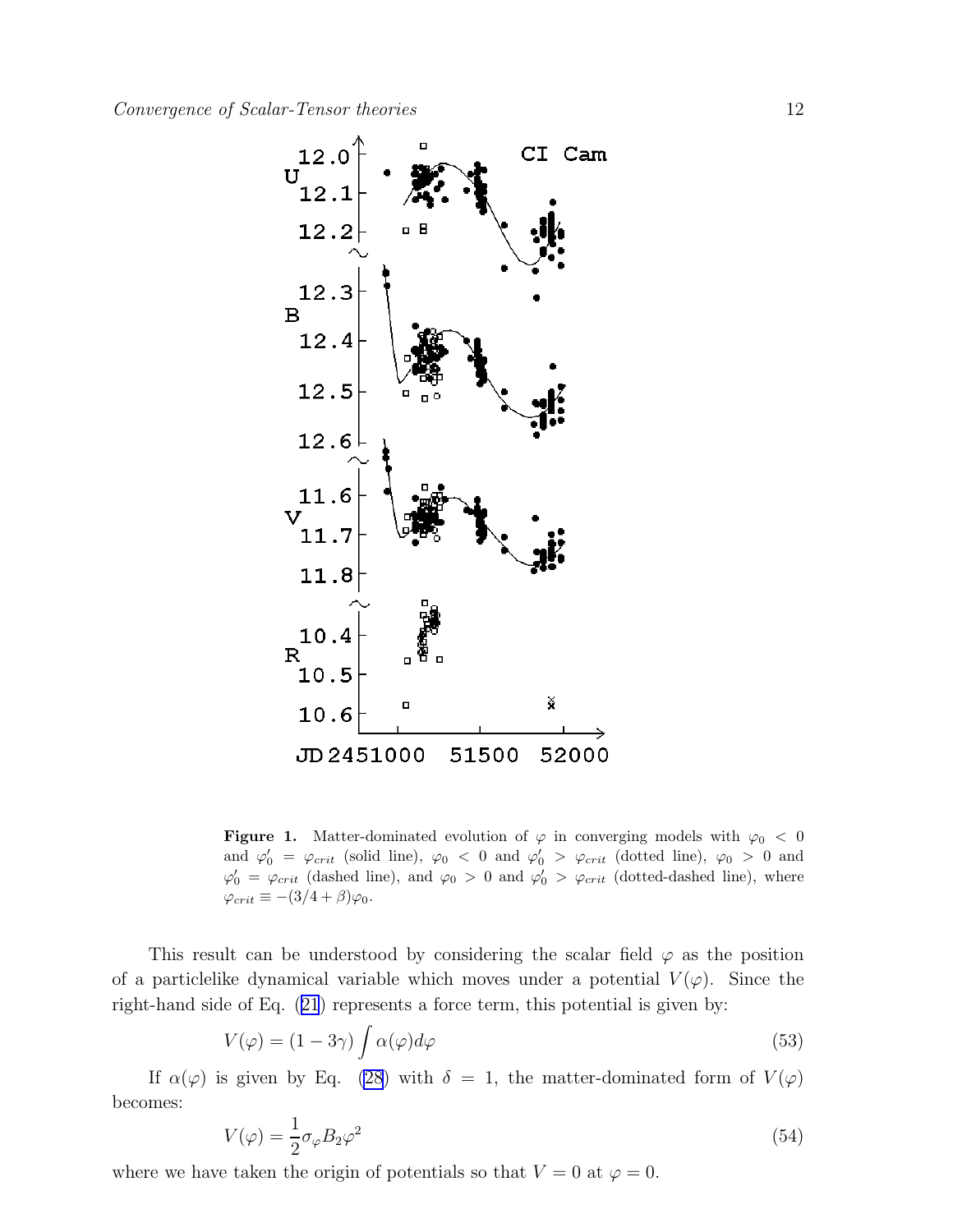

**Figure 2.** Potential  $V(\varphi)$  for scalar-tensor theories with  $\delta = 1$ . Here, the particular case  $B_2 = 1/9$  is shown

Figure 2 shows this potential. We see that  $V(\varphi)$  has a stationary point at  $\varphi = 0$ which does not correspond to a local minimum or maximum. Particles with  $\varphi > 0$  are attracted towards  $\varphi = 0$  while those with  $\varphi < 0$  are rejected from  $\varphi = 0$ .

In the case of ST theories characterized by an inefficient friction  $(B_2 > 3/8)$ , any particle will 'slide' on this potential and will move toward  $\varphi \to -\infty$ , whatever the initial values of  $\varphi$  and  $\varphi'$  are. This explains our previous result that any theory with  $B_2 > 3/8$ diverges from GR.

In the opposite case of theories characterized by an efficient enough friction ( $B_2 \leq$  $3/8$ , particles with  $\varphi > 0$  have an overdamped or critically damped motion. Therefore, if the initial velocity  $\varphi'_0$  is not more negative than a critical value  $-(\beta_1 + 3/4)\varphi_0$ , the energy is completely dissipated by the friction term, and the particle stops at  $\varphi = 0$ . On the contrary, if  $\varphi < 0$ , the tendency to diverge from GR ( $\varphi = 0$ ) can only be overcome if the particle has an initial velocity high enough to reach a point placed in the attraction  $(\varphi > 0)$  region. This explains our previous result that, in ST theories with  $B_2 \leq 3/8$ , theconvergence towards GR impose on  $\varphi'_0$  the constraints given by Eqs. ([52](#page-10-0)).

### 6.2. Case of a variable elastic coefficient ( $\delta \neq 1$ )

When  $\delta \neq 1$ , the matter-dominated potential is given by

$$
V(\varphi) = \frac{2 - \delta}{2} \sigma_{\varphi} B_2 |\varphi|^{2/(2 - \delta)}
$$
\n(55)

Since the form of this potential is qualitatively similar to that of Eq. [\(54](#page-11-0)), we can expect for these models the same types of behaviours as those found in the  $\delta = 1$  case.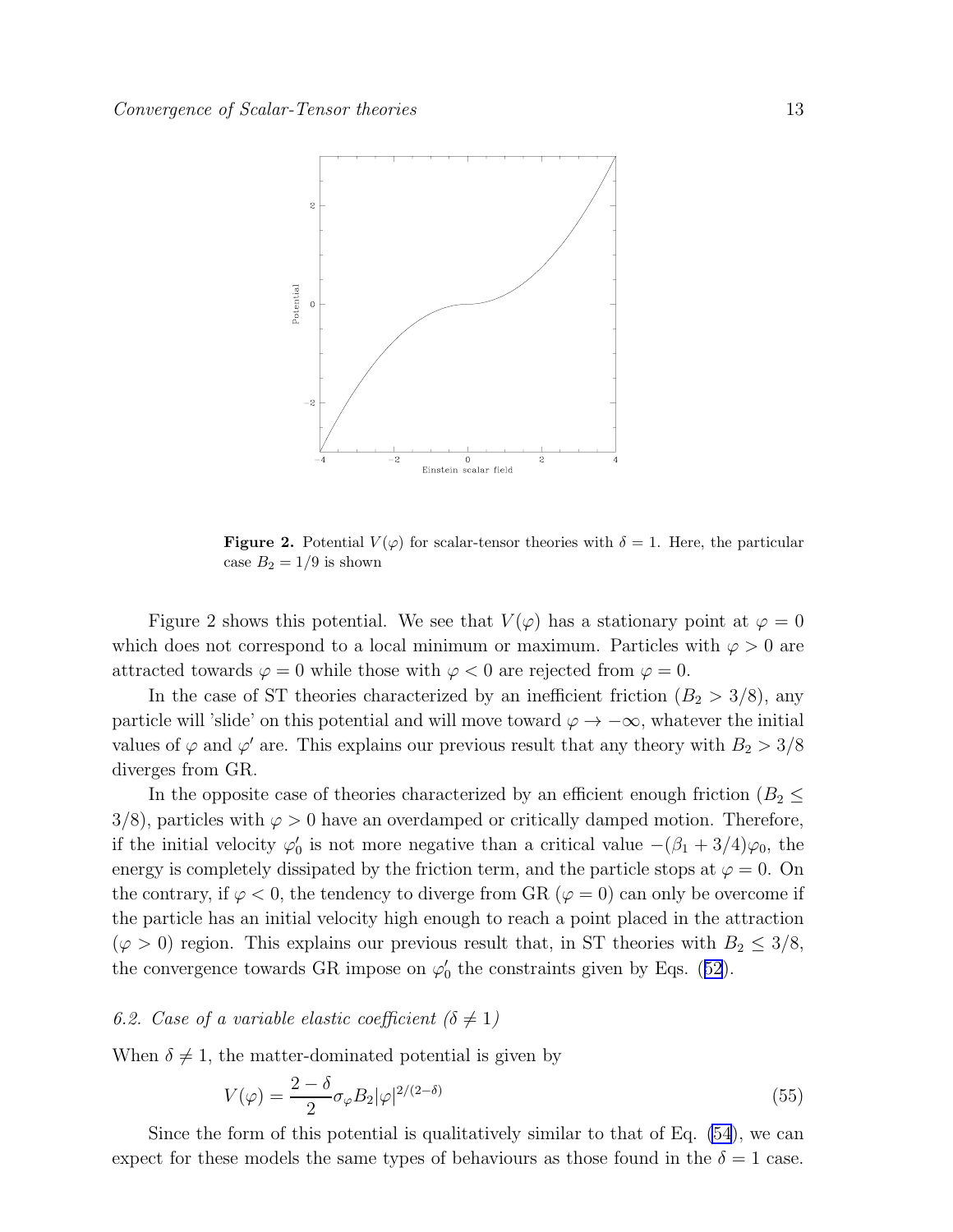<span id="page-13-0"></span>Nevertheless, as we have seen in the previous subsection, these behaviours strongly depend on the relative importance of the friction term and on the initial value of  $\varphi$ and  $\varphi'$ . We can obtain some insight on the conditions for convergence toward GR by considering the two following limiting cases.

When $1 < \delta < 2$ , the elastic coefficient defined by Eq. ([29\)](#page-6-0) tends to zero as  $\varphi \to 0$ . Consequently, in the limit close enough to GR, we can neglect the term  $\sigma_{\varphi} \kappa(\varphi) \varphi$  of  $Eq.(35)$  $Eq.(35)$ , so that the scalar field evolution equation becomes *friction dominated*:

$$
\varphi'' + \frac{3}{2}\varphi' = 0\tag{56}
$$

The solution of this equation is:

$$
\varphi = C_1 + C_2 e^{-\frac{3}{2}p} = \varphi_0 + \frac{2}{3} \varphi_0' (1 - e^{-\frac{3}{2}p})
$$
\n(57)

which implies that  $\varphi$  vanishes at a finite time  $p_1 > 0$  provided that:

$$
\varphi'_0 > -\frac{3}{2}\varphi_0 \quad (\varphi_0 < 0)
$$
\n
$$
\tag{58a}
$$

$$
\varphi'_0 < -\frac{3}{2}\varphi_0 \quad (\varphi_0 > 0)
$$
\n
$$
\tag{58b}
$$

Theseexpressions correspond to the limit  $B_2 \to 0$  (very strong friction) of Eq. ([47](#page-9-0)) forthe  $\delta = 1$  case. Therefore, according to Eqs. ([52\)](#page-10-0), theories with  $\delta > 1$  will converge toward GR provided that

$$
\varphi'_0 \ge -\frac{3}{2}\varphi_0 \tag{59}
$$

On the contrary, when  $1/2 < \delta < 1$ , the elastic coefficient becomes infinity as  $\varphi \to 0$ (see Eq. [29\)](#page-6-0). The friction term of Eq.([21](#page-5-0)) is then very inefficient and, therefore, ST theories behave as the limit  $B_2 \to \infty$  (very weak friction) of the  $\delta = 1$  case. That is, the  $\varphi$  particle will 'slide' on the potential and will move towards  $\pm \infty$ . These models will then diverge from GR whatever the initial values of  $\varphi$  and  $\varphi'$  are.

# 6.3. Influence of the mass term

In the preceding discussion, we have obtained necessary and sufficient conditions for convergence toward GR in the limit of small  $\varphi'$  velocities. We will now show that, in the most general situation with a non-negligible  $\varphi'$ , there also exists a necessary (but not sufficient) condition for convergence toward GR.

Let us consider Eq. [\(34\)](#page-7-0) with the coupling function defined in Eq.([28\)](#page-6-0):

$$
\frac{2}{3-\varphi'^2}\varphi'' + \varphi' = -\sigma_{\varphi}\kappa(\varphi)\varphi\tag{60}
$$

By integrating this equation, one obtains

$$
\ln\left(\frac{\sqrt{3}+\varphi'}{\sqrt{3}+\varphi'_0}\frac{\sqrt{3}-\varphi'_0}{\sqrt{3}-\varphi'}\right)^{\frac{1}{\sqrt{3}}}+(\varphi-\varphi_0)=
$$
  
=\ -B\_2\int\_0^p|\varphi|^{\frac{\delta}{2-\delta}}dp (61)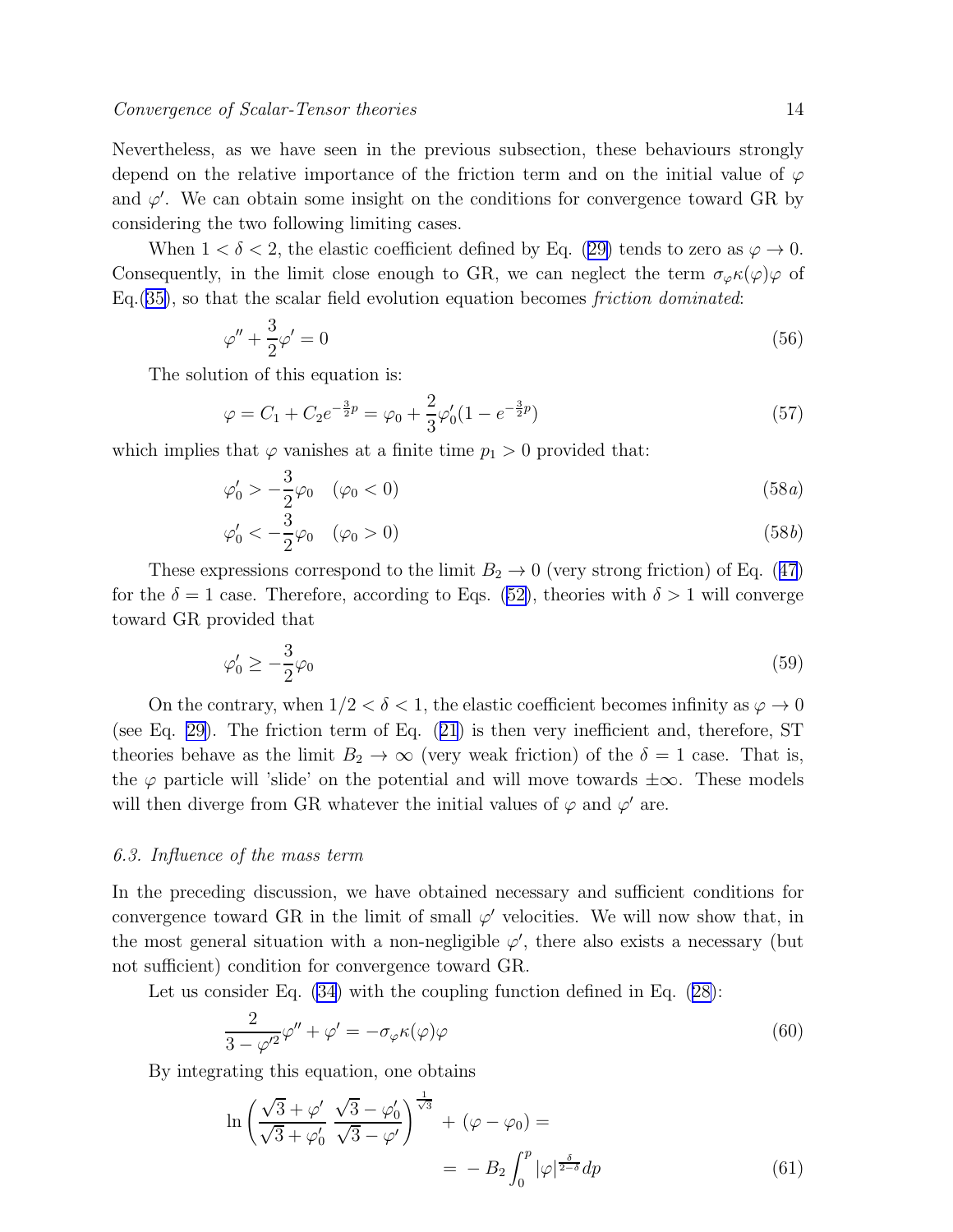<span id="page-14-0"></span>Let us now assume that theories converge toward GR as  $p \to +\infty$ . In this case,  $\varphi \to 0$  $\varphi \to 0$  $\varphi \to 0$  and  $\varphi' \to 0$  as  $p \to +\infty$ , so that Eq. ([61](#page-13-0)) becomes

$$
\ln\left(\frac{\sqrt{3}+\varphi_0'}{\sqrt{3}-\varphi_0'}\right)^{\frac{1}{\sqrt{3}}}+\varphi_0=B_2\int_0^\infty |\varphi|^{\frac{\delta}{2-\delta}}dp>0\tag{62}
$$

Therefore, the assumption of convergence toward GR lead to the necessary condition:

$$
\varphi_0' > \sqrt{3} \frac{1 - e^{\sqrt{3}\varphi_0}}{1 + e^{\sqrt{3}\varphi_0}} \tag{63}
$$

which leads to  $\varphi'_0 > -3\varphi_0/2$  when  $\varphi_0 \ll 1$  while, in the limits  $\varphi_0 \to \pm \infty$ , implies  $\varphi'_0$  >  $\mp 1$ 

# 7. Implications on Primordial Nucleosynthesis

The primordial nucleosynthesis process (PNP) starts, in the early universe, soon after the cosmic temperature becomes lower than that needed to maintain the proton-toneutron ratio in its equilibrium value (freezing-out temperature). The nuclear reactions that then take place lead first to the Deuterium and Helium-3 formation. These elements are then burnt to produce Helium-4 and very small amounts of heavier elements. This process is sensitive to the universe expansion rate during nucleosynthesis, which can be parametrized by the speed-up factor  $\xi \equiv H/H_{GR}$ , where H is the physical Hubble parameter and  $H_{GR}$  is that predicted by GR at the same temperature. Since scalartensor theories predict a universe expansion rate which differs from that obtained in the framework of GR, the light-element production can be used to place constraints on the  $\xi$  value at the beginning of the PNP process,  $\xi_{PNP}$ .

Most of works agree on the PNP constraint on  $\xi_{PNP}$  (subscripts PNP denote values at the beginning of nucleosynthesis). When a conservative choice for the observed primordial abundances is considered,  $\xi_{PNP}$  is constrained to be  $0.8 \leq \xi_{PNP} \leq 1.2$ [\[9](#page-19-0), [24](#page-20-0)]. However, when a more severe choice for the observed abundances is taken, the PNPlimits on  $\xi_{PNP}$  are 0.95  $\leq \xi_{PNP} \leq 1.03$  [[11](#page-19-0), [25\]](#page-20-0). The problem arises when this bound is used to place constraints on the present value of the coupling function,  $\omega_0$ .

Serna & Alimi [\[11](#page-19-0)] have considered a family of scalar-tensor theories where the matter-dominated potential  $V(\varphi)$  is similar to that of Fig. 2 and, in addition, the coupling function  $3 + 2\omega$  is a monotonic function of time (i.e.,  $3 + 2\omega$  diverges to infinity only in the limit of very large times). Except for some particular cases [\[26](#page-20-0)], the nucleosynthesis bounds obtained on these theories are very stringent:  $\omega_0 \gtrsim 10^{20}$ . Other authors [\[8](#page-19-0), [9\]](#page-19-0) have instead considered a different family of theories where  $V(\varphi)$ has a constant sign and  $3+2\omega$  is not necessarily a monotonic function of time. The PNP bounds on these last theories are about thirteenth orders of magnitude lower ( $\omega_0 \gtrsim 10^7$ ) than those obtained in the previous case.

It has been suggested in the literature that the above discrepancy in the PNP boundson  $\omega_0$  could be perhaps due to the existence in Ref. [[11\]](#page-19-0) of numerical instabilities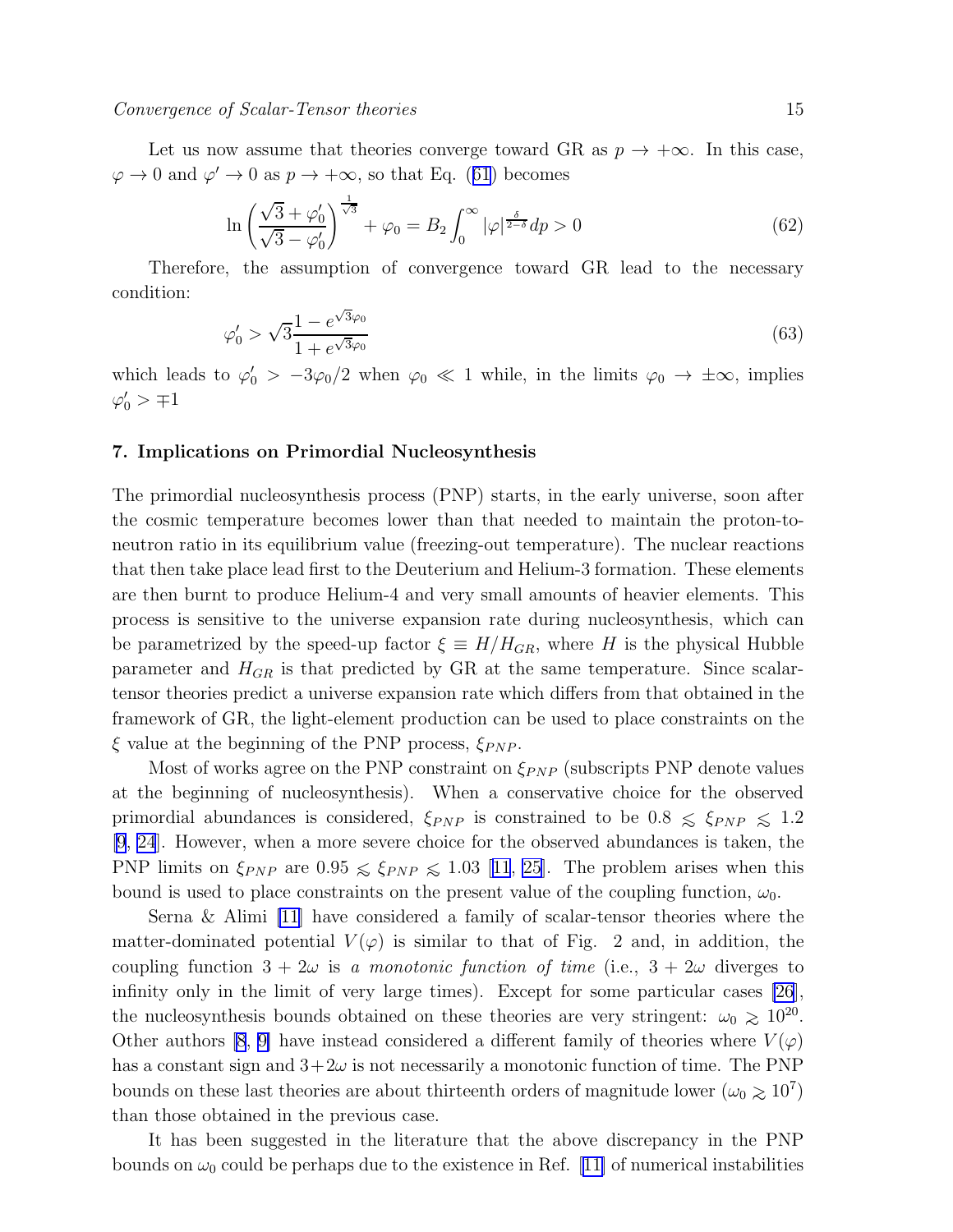<span id="page-15-0"></span>(runaway solutions) arising when the field equations are solved from a backward timeintegration. We will now show that the integration sense has no effects on the PNP bounds (see the Appendix A for a test on the numerical stability against the timeintegration sense). The important point to explain the above discrepancies is the particular scalar-tensor theory used to describe the universe evolution.

We will consider the same family of scalar-tensor theories as in Ref. [\[11](#page-19-0)], and we will restrict our discussion to singular models with  $3+2\omega > 0$  and a monotonic evolution of the speed-up factor.

Let us first consider the case  $\Phi > 1$  ( $\varphi < 0$ ), where  $\sigma_{\varphi} < 0$  and the scalar field enters the matter-dominated era with the overdamped repulsion motion of Eq. [\(45](#page-9-0)). According to Eq. [\(52\)](#page-10-0), the convergence toward GR requires an initial scalar field velocity,  $\varphi'_{M}$  (subscripts M denote values at the beginning of the matter-dominated era), with a positive value:

$$
\varphi'_M \ge -\left[\frac{3}{4} + \beta_2\right] \varphi_M \tag{64}
$$

Therefore, since  $\varphi_M < 0$ , the choice  $\varphi'_M = 0$  is *forbidden* for this family of scalartensor theories. In addition, the requirement of a monotonic time evolution for the coupling function eliminates the possibility of  $\varphi'_M > -(3/4 + \beta_2)\varphi_M$ , where convergence toward GR is obtained after a rather complicate behaviour of  $3+2\omega$  in which it becomes infinity (when  $\varphi = 0$  for the first time), then it decreases until reaching a local minimum value (maximum value of  $\varphi$ ), and finally it increases monotonically to infinity (see Fig. 2).

Taking the only possible choice for these theories

$$
\varphi'_M = -\left[\frac{3}{4} + \beta_2\right] \varphi_M,\tag{65}
$$

Eq. [\(45\)](#page-9-0) reduces to:

$$
\varphi = \varphi_M e^{-\left(\frac{3}{4} + \beta_2\right)p} \tag{66}
$$

where, from Eqs. [\(46](#page-9-0)b)-[\(46](#page-9-0)c),  $\beta_2$  has a constant value larger than 3/4 (very overdamped motion,  $B_2 \to 0$ ) and smaller than  $3\sqrt{2}/4$  (critically damped motion,  $B_2 \to 3/8$ ).

Using Eqs. [\(28\)](#page-6-0) and (66), the present value of the coupling function is (with  $\delta = 1$ ):

$$
\alpha_0^2 = B_2^2 \varphi_M^2 e^{-2(\frac{3}{4} + \beta_2)p_0} \tag{67}
$$

where  $p_0 \approx 10$  (see Ref. [\[6\]](#page-19-0)) is the amount of p time elapsed since the beginning of the matter-dominated era. Taking the less stringent value  $B_2 \approx 1/9$ , Eq. (67) implies

$$
\alpha_0^2 \approx 10^{-16} \varphi_M^2 \tag{68}
$$

while using the largest value  $B_2 = 3/8$ 

$$
\alpha_0^2 \approx 10^{-17} \varphi_M^2 \tag{69}
$$

In order to estimate  $\alpha_0^2$ , we must specify a  $\varphi_M$  value compatible with the observed abundance of light elements. To that end we note that, according to Eqs.([14](#page-4-0)) and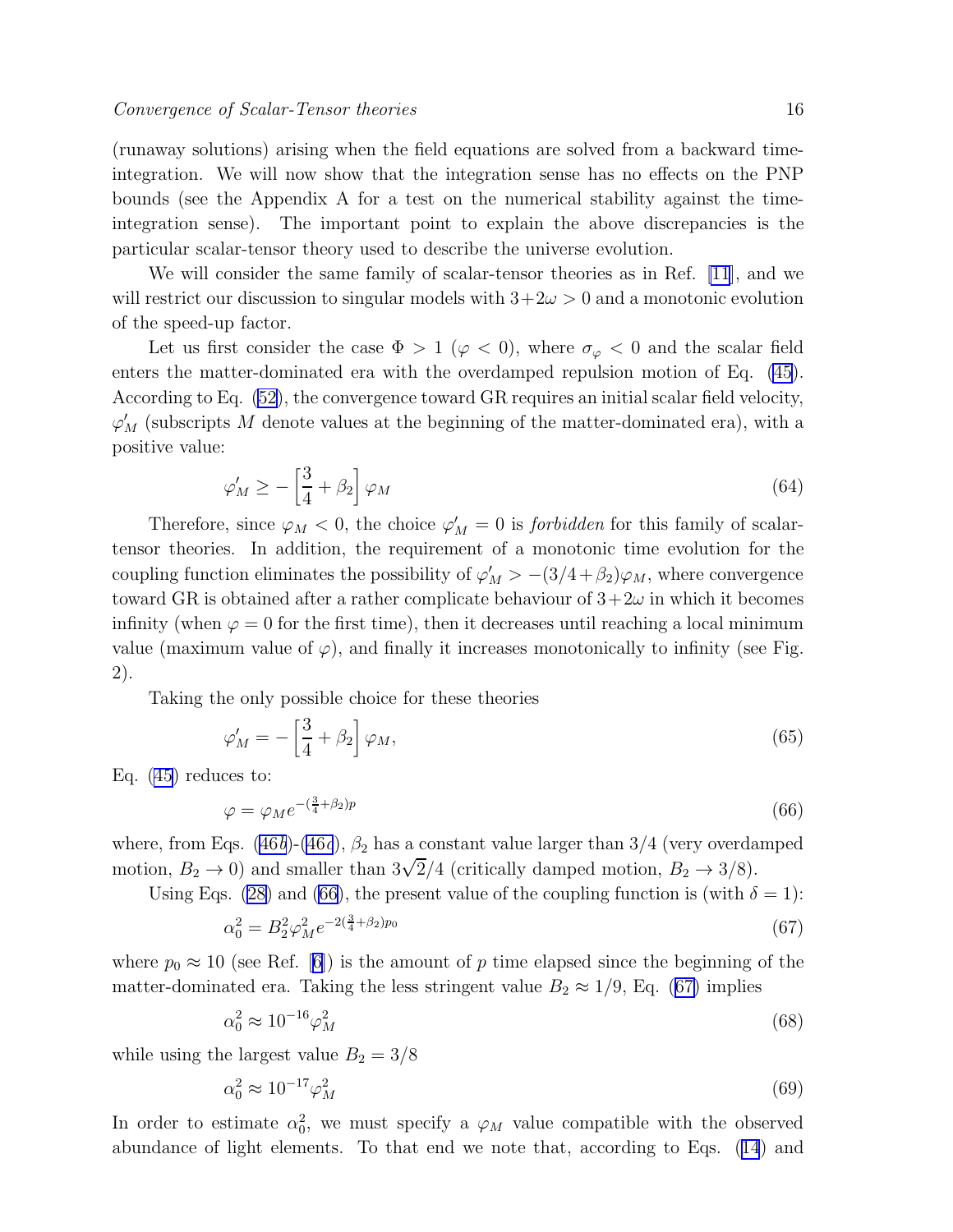<span id="page-16-0"></span>([22](#page-5-0)), the physical Hubble parameter H is related to that measured in Einstein units  $H_*$ by

$$
H^2 = \frac{H_*^2}{A^2} (1 + \alpha \varphi')^2 \tag{70}
$$

Therefore, using Eq.([23\)](#page-5-0), we obtain

$$
H^{2} = \frac{8\pi G\rho A^{2}}{3 - \varphi'^{2}} (1 + \alpha \varphi')^{2}
$$
\n(71)

and the speed-up factor  $\xi \equiv H/H_{GR}$  (where  $H_{GR}^2 = 8\pi G \rho/3$ ) is given by:

$$
\xi^2 = \frac{3A^2}{3 - \varphi'^2} (1 + \alpha \varphi')^2 \tag{72}
$$

which, in the limit of very small  $\varphi'$  values, implies  $\xi \simeq A$ 

In models with a monotonic evolution of the speed-up factor, the compatibility with the observed abundance of light elements imposes  $0.95 \leq \xi \leq 1.03$  just before the big-bang nucleosynthesis process. Since  $\xi \simeq A$  and  $\psi = -\ln A$ , this constraint implies (see Eq. [27\)](#page-6-0) :

$$
\varphi_{PPN} \approx \begin{cases} -0.72 & (\text{if } B_2 = 1/9) \\ -0.39 & (\text{if } B_2 = 3/8) \end{cases}
$$
 (73)

Takinginto account the condition ([65](#page-15-0)) for convergence toward  $\frac{GR}{\epsilon}$  (i.e.,  $\varphi'_M \approx -\varphi_M$ atthe end of the radiation era), Eq. ([31\)](#page-7-0) implies  $k \approx -\varphi_M e^{p_R}/\sqrt{3}$  and Eq. ([33](#page-7-0)) then yields

$$
\varphi_{PPN} \approx \varphi_M - \sqrt{3} \ln \left[ \frac{\sqrt{\varphi_M^2 e^{2p_R} + 3} - \varphi_M e^{p_R}}{\sqrt{\varphi_M^2 + 3} - \varphi_M} \right] \tag{74}
$$

where  $p_R$  denotes the p-time elapsed from the relevant epochs prior to the big bang nucleosynthesis up to the end of the radiation era. Using  $\varphi_{PPN}$  values of Eq. (73) and the rather conservative value  $p_R = 3$  (i.e., the cosmic temperature decreases in about three orders of magnitude) , Eq. (74) implies:

$$
\varphi_M \leq \begin{cases}\n-3.7 \cdot 10^{-2} & \text{(if } B_2 = 1/9) \\
-2.0 \cdot 10^{-2} & \text{(if } B_2 = 3/8)\n\end{cases}
$$
\n(75)

Consequently,

$$
\alpha_0^2 \le \begin{cases} 10^{-19} & (\text{if } B_2 = 1/9) \\ 10^{-21} & (\text{if } B_2 = 3/8) \end{cases}
$$
 (76)

in good accord with the numerical computations of Serna and Alimi[[11\]](#page-19-0).

The case  $\Phi < 1 \ (\varphi > 0)$  requires a different analysis. Since the models  $3 + 2\omega > 0$ and $\Phi$  < 1 studied in [[11\]](#page-19-0) are all nonsingular (class-3), the cosmic temperature has a maximum value,  $T_{max}$ , which corresponds to the minimum of the scale factor. Consequently, in this class of models, the bounds on  $\alpha_0$  are mainly imposed by the condition that  $T_{max}$  must be high enough to allow for the existence itself of primordial nucleosynthesis. The numerical computations of [\[11\]](#page-19-0) lead to limits on  $\alpha_0^2$  close to those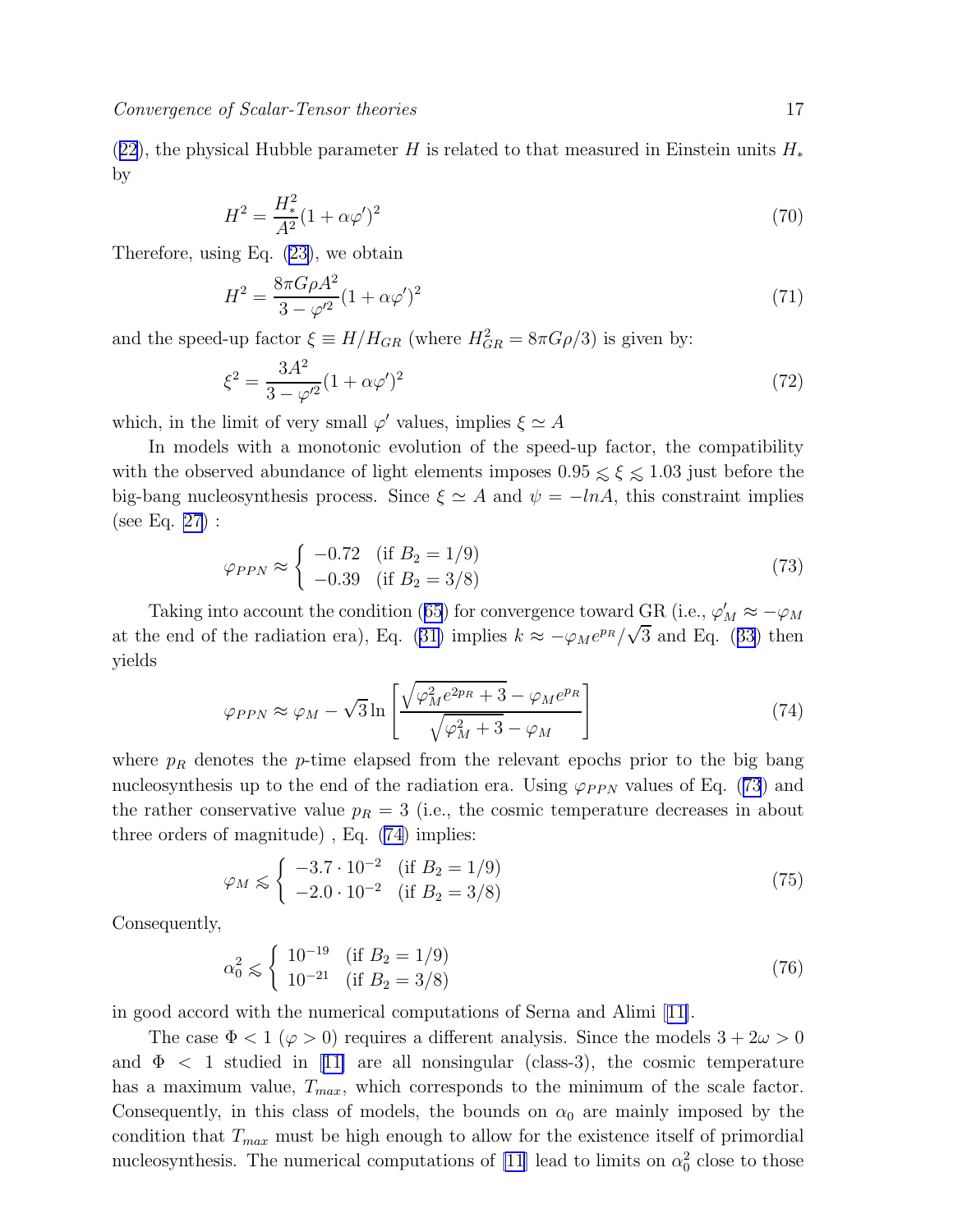<span id="page-17-0"></span>given by Eq. [\(76](#page-16-0)). This nonsingular behaviour is found for any  $\varphi'_{M}$  value, except for the (fine tuned) choice  $\varphi'_{M} = 0$  where the scalar field evolution is frozen to a constant value during the radiation epoch.

It is worth commenting the fact that the strong limit expressed in Eq.([76](#page-16-0)) refers to scalar-tensor models with a monotonic evolution of  $\xi(T)$ . As we remarked in previous works[[11](#page-19-0)], these limits lead to cosmological models which do not significantly differ from the standard GR one except perhaps for very early epochs before nucleosynthesis. On the contrary, when the speed-up factor has not a monotonic behaviour during the bigbang nucleosynthesis, the compatibility with the observed abundance of light elements is possible even for very large  $\xi_{PPN}$  values [\[11](#page-19-0), [26\]](#page-20-0). In the framework of this last family of models, the nucleosynthesis constraints on  $\varphi_M$  and  $\alpha_0^2$  are not very stringent and, in addition, the allowed range for the baryon density is much wider than in the standard GR cosmologies.

### 8. Conclusions

In this paper we have analyzed the convergence of scalar-tensor theories (ST) toward GR and its consequences on the nucleosynthesis bounds on the present value of the coupling function.

To that end, we have deduced an autonomous evolution equation for the Jordan scalar field. By writing this equation in Einstein units, we have analyzed the evolution of the scalar field both in the radiation-dominated epoch and in the matter-dominated epoch. We have considered a coupling function defined by Eq. [\(28](#page-6-0)), which reproduces all the models proposed by Barrow & Parsons [\[19\]](#page-20-0) in the limit close to GR. We have then shown that, in general, the evolution of the scalar field is governed by two opposite mechanisms: an attraction and a repulsion mechanism. The attraction mechanism dominates the recent epochs of the universe evolution if, and only if, the scalar field and its derivative satisfy certain boundary conditions which depend on each particular scalar-tensor theory.

Our results have been then applied to obtain an analytical estimate of the Big-Bang nucleosynthesis (BBN) bounds on  $\omega_0$ . We have found that the particular ST theory used to describe the universe evolution has a crucial importance on the BBN limits on  $\omega_0$ . Therefore, it is not possible to establish a general and unique limit for all ST models. In the particular case of the theories analyzed in this paper, where  $\alpha \propto |\varphi|$ , our analytical estimates are in close agreement with the nucleosynthesis bounds numerically obtained in [\[11\]](#page-19-0)  $(\alpha_0^2 \leq 10^{-20})$ . Theories different from those analyzed in this paper could imply very different BBN bounds. For instance, in the case of a ST theory defined by  $\alpha(\varphi) \propto \varphi$ , whereonly the attraction mechanism is present, the BBN bounds are  $(\alpha_0^2 \leq 10^{-7})$  [[7, 9](#page-19-0)]. In the same way, in scalar-tensor theories with a non-monotonic evolution of the speedup factor, the BNB limits are drastically relaxed to a value comparable to that obtained from solar system experiments  $(\alpha_0^2 \leq 0.02)$ . In addition, in this last case, the allowed range for the baryon density is much wider than in the standard GR cosmologies[[11](#page-19-0), [26](#page-20-0)].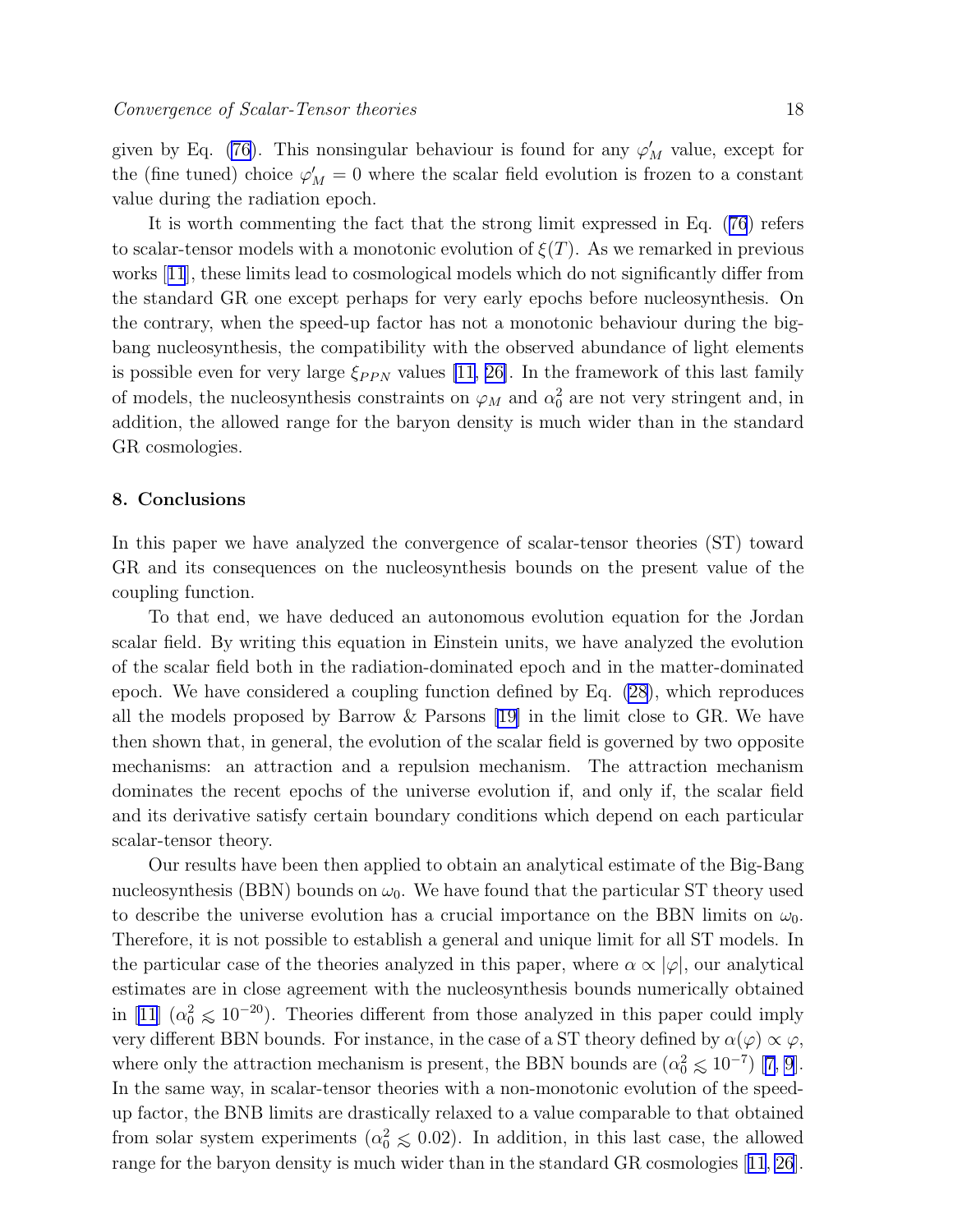

**Figure 3.** Numerical solutions for  $\xi$  (solid line),  $\log_{10}[1 + \alpha^{-2}]$  (dotted line) and  $\varphi'$ (dashed line) in an open  $(k = -1)$  scalar-tensor theory defined by  $\alpha^2 = (\lambda^2/3)(1 - \Phi)$ with  $\lambda^2 = 0.9$ . The results obtained from a backward and a forward time-integration are represented by lines and crosses, respectively.

### Acknowledgments

This work has been partially supported by the Generalitat Valenciana (project number GV00-139-1), Spain.

### Appendix A: Numerical stability of the time-integration sense

Wewill here comment a series of computations which were performed in [[21,](#page-20-0) [11\]](#page-19-0) to test the numerical stability against the time-integration sense. In these computations, the ST cosmological equations were solved in the two senses (forward and backward in time) by using a sixth-order Runge-Kutta method which takes the temperature as variable. A standard particle content (baryons, electron-positrons, photons and neutrinos) of the universe is assumed, so that transition phases are solved without approximations.

Figure 3 shows a typical example of the numerical results found for the family of scalar-tensor theories considered in [\[21,](#page-20-0) [11\]](#page-19-0). The lines in this figure represent the solutions obtained for  $\xi$  (solid line),  $\log_{10}(1 + \alpha^{-2})$  (dotted line) and  $\varphi'$  (dashed line) from a backward time-integration. The final results of this integration were taken as boundary conditions to a reverse (forward in time) integration. The results obtained in this last case are represented by crosses in the same figure.

As we can see from Fig. 3, both integration senses give almost exactly the same results. This fact can be very well understood if one analyses the propagation of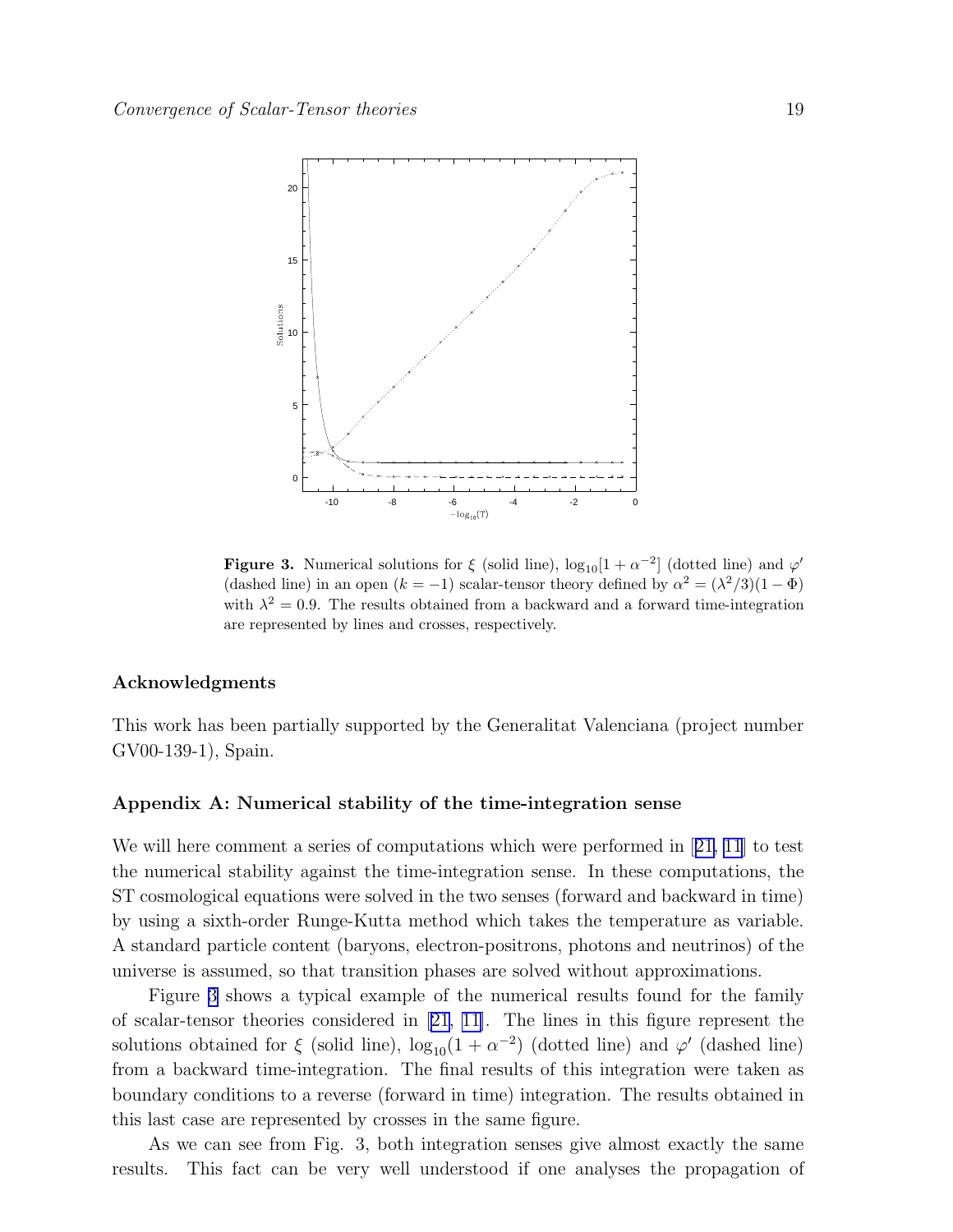<span id="page-19-0"></span>numerical errors during the integration. To that end, we consider the simple case of a critically damped motion  $(B_2 = \frac{3}{8})$  $\frac{3}{8}$ , where the time evolution of  $\varphi$  is given by Eq. ([41](#page-8-0)):

$$
\varphi(p) = \varphi_0 \left[ 1 + \left( \frac{\varphi_0'}{\varphi_0} + \frac{3}{4} \right) p \right] e^{-\frac{3}{4}p} \tag{77}
$$

Let now suppose that we integrate this equation backward in time (p varying from 0 today up to large negative values in the past) with numerical errors  $\Delta\varphi_0 \ll \varphi_0$  and  $\Delta\varphi'_0 \ll \varphi'_0$  on the initial values. Obviously, since the functions  $\varphi$  and  $\varphi'$  increase in the past, their absolute errors will also increase. However the relevant quantity to estimate the accuracy of the integration is not the absolute error but the relative error which, at any p-time, is given by

$$
\left(\frac{\Delta\varphi}{\varphi}\right)(p) = \frac{\Delta\varphi_0 + \left(\frac{3}{4}\Delta\varphi_0 + \Delta\varphi_0'\right)p}{\varphi_0 + \left(\frac{3}{4}\varphi_0 + \varphi_0'\right)p}
$$
\n(78)

$$
\left(\frac{\Delta\varphi'}{\varphi'}\right)(p) = \frac{-\Delta\varphi'_0 + \frac{3}{4}(\frac{3}{4}\Delta\varphi_0 + \Delta\varphi'_0)p}{-\varphi'_0 + \frac{3}{4}(\frac{3}{4}\varphi_0 + \varphi'_0)p}
$$
\n(79)

In the limit where p goes to  $-\infty$ , the above expressions become

$$
\left(\frac{\Delta\varphi}{\varphi}\right)_{-\infty} = \left(\frac{\Delta\varphi'}{\varphi'}\right)_{-\infty} = \frac{\frac{3}{4}\Delta\varphi_0 + \Delta\varphi'_0}{\frac{3}{4}\varphi_0 + \varphi'_0}
$$
\n(80)

Since  $\Delta\varphi_0 \ll \varphi_0$  and  $\Delta\varphi'_0 \ll \varphi'_0$ , we then deduce that the relative errors remain very small in the past. This explains why the computation presented in Fig. 3 are stable in both integration senses.

### References

- [1] P. G. Bergmann, *Int J. Theor. Phys.* **1**, 25 (1968).
- [2] R. V. Wagoner, Phys. Rev. D 1, 3209 (1970).
- [3] K. Nordtvedt, Astrophys. J. 161, 1059 (1970).
- [4] M. M. Green, J. H. Schwarz and E. Witten, Superstring theory (Cambridge Univ. Press, Cambridge, 1988)
- [5] C. M. Will, *Phys. Reports* **113**, 345 (1984).
- [6] T. Damour and K. Nordtvedt, *Phys. Rev. D* 48, 3436 (1993).
- [7] D. I. Santiago, D. Kalligas and R.V. Wagoner, Phys. Rev. D 58, 124005 (1999).
- [8] D. I. Santiago, D. Kalligas and R. V. Wagoner, Phys. Rev. D 56, 7627 (1997).
- [9] T. Damour and B. Pichon, *Phys. Rev. D* **59**, 123502 (1999).
- [10] R. Domínguez-Tenreiro and G. Yepes, Astron. Astrophys. 177, 5 (1987).
- [11] A. Serna and J.-M. Alimi, *Phys. Rev. D* 53, 3087 (1996).
- [12] P. A. Dirac, in Physicist's Conception of Nature, edited by J. Mehra (Dordrecht, Reidel, 1973).
- [13] V. M. Canuto, P. J. Adams, S. H. Hsieh and E. Tsiang, Phys. Rev. D 16, 1643 (1977).
- [14] R. Holman, E. W. Kolb and Y. Wang, Phys. Rev. Lett. 65, 17 (1990).
- [15] R. Holman, E. W. Kolb, S. L. Vadas and Y. Wang, Phys. Rev. D 43, 3833 (1991); Phys. Lett. B 269, 252 (1991).
- [16] R. Domínguez-Tenreiro and A. Serna, *Gen. Rel. Gravit.* **22**, 1207 (1990)
- [17] A. Serna and R. Domínguez-Tenreiro,  $Astrophys. J. 389, 1 (1992)$
- [18] A. Serna, Gravitation & Cosmology 2, 143 (1996)